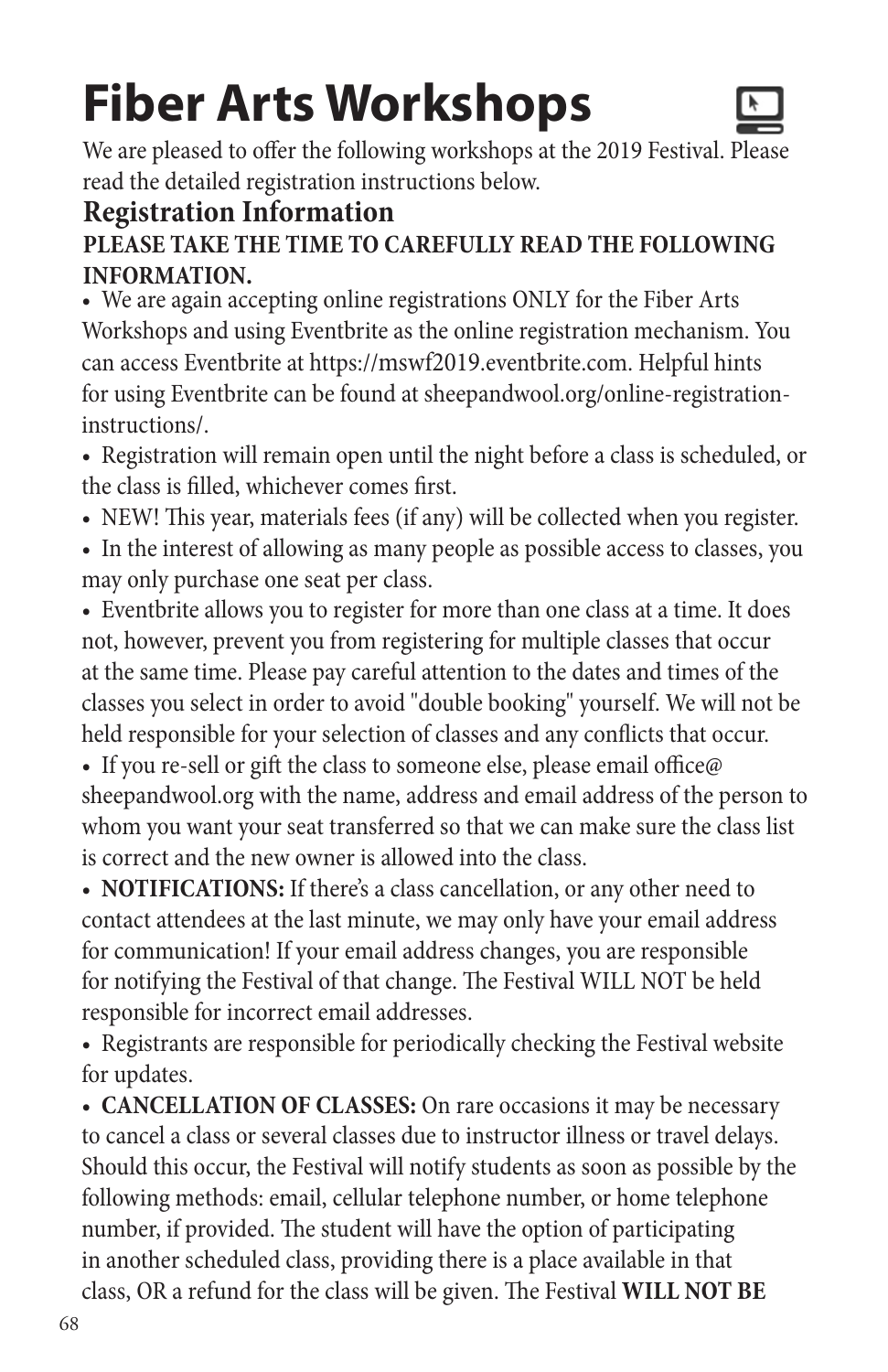**RESPONSIBLE** for travel or hotel fees incurred by the student or any other fee related to the cancellation. If the student opts for a replacement class, **NO REFUND WILL BE GIVEN**.

• **CLASS LOCATIONS:** Please make note of the location of your class. This year, classes will be held in three different locations: at the Howard County Fairgrounds (the site of the Festival); at the Howard County Farm Heritage Museum, and at Turf Valley Resort. Turf Valley is located approximately 15 minutes away (by car) from the fairgrounds. The Farm Heritage Museum is directly across Route 144 from the fairgrounds. The rooms for the classes are about a mile back from the street. Plan on driving all the way back to the classroom location. There will be signs directing you. Please plan accordingly for rooms without electricity. There are restrooms with hot and cold water within a reasonable distance from the classrooms. You may want to dress warmly if it is a cold day as the buildings do not have heat. Please leave enough time to get to the offsite locations so you can get to class on time and not disturb classes in progress.

### **Refund Policy**

After confirming your acceptance into a class there is a limited refund policy.

- 75% refund if requested by April 6th
- 50% refund if requested between April 7th and April 20th
- No refund after April 20th.

You may request a refund by going to "Tickets" in your Eventbrite account, finding your order, then selecting "Request a Refund". You may also request a refund by emailing office@sheepandwool.org. Students may also opt, on their own, to re-sell or gift the class at their own expense. **It is the responsibility of the original purchaser to notify the Festival of any changes so that the class list is correct and the new owner is allowed into the class**. Regardless of whether you re-sell or gift the class, please notify

the Festival if you find you are unable to attend.

If you have any questions or concerns specifically related to the registration process, please email office@sheepandwool.org. General questions about workshops and classes should be sent to seminars@sheepandwool.org.

Online registration generally opens before the catalog comes out and many classes sell out quickly. So that you do not miss out, mark your calendar to check the Festival website, Facebook and Ravelry beginning February 1, 2020 for an announcement as to when registration will open next year.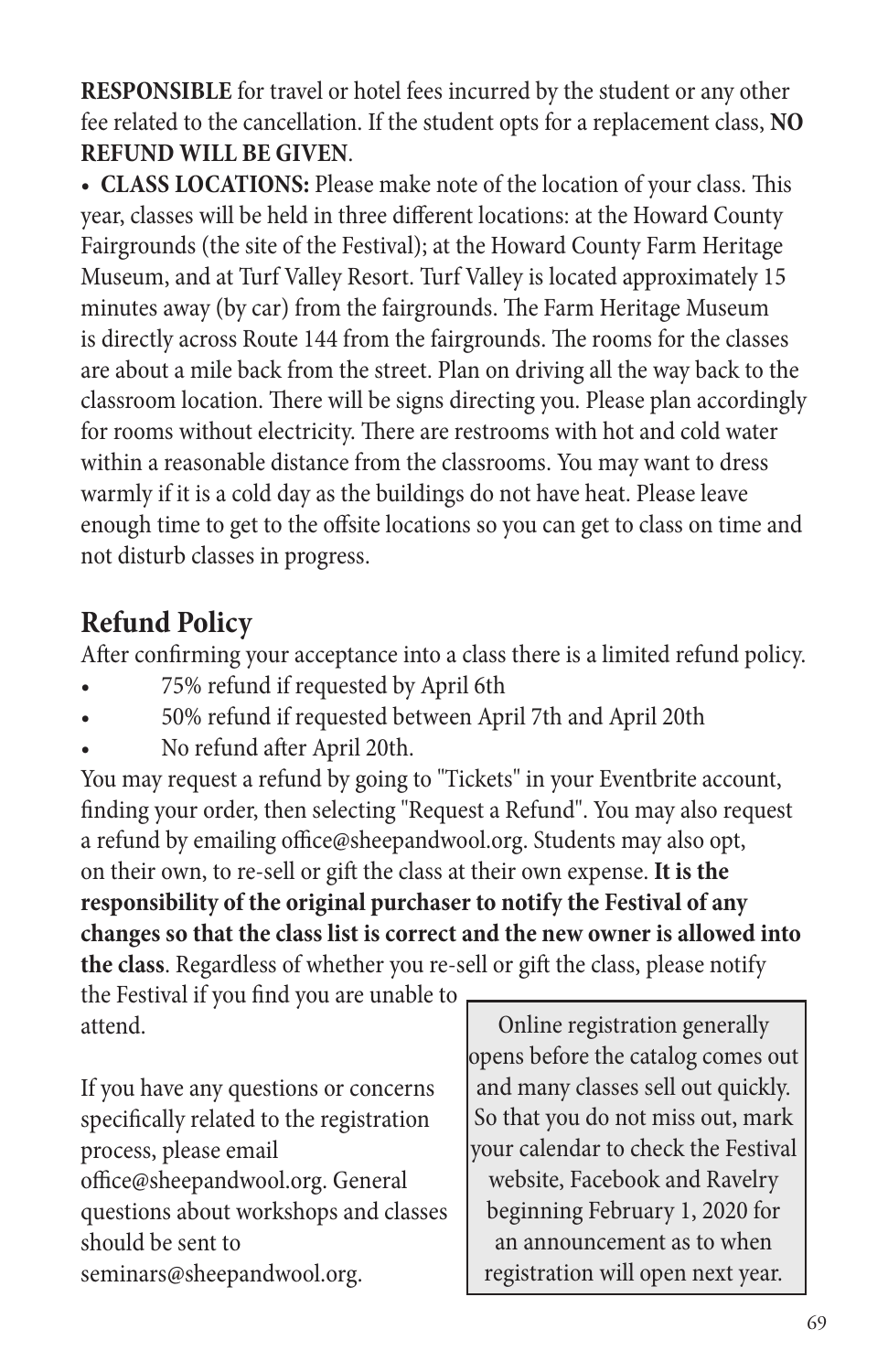**Start Spinning: Learn to Spin or Refresh Your Skills with Maggie Casey** *Wednesday & Thursday, May 1 & 2 from 9 a.m. to 4 p.m. in the Schoolhouse at the Howard County Farm Heritage Museum*

If you have always wanted to spin, have taught yourself a little, or haven't spun for awhile, this workshop will be just what you need to gain confidence and skill. We will start with a beautiful fleece, learn to card, spin, ply and set the twist. Then we will spin woolen and worsted yarns, some commercially prepared fibers, and discuss wheel maintenance.

**Proficiency Level:** Beginner. **Bring to Class:** Spinning wheel and all its parts, lazy kate and at least 3 bobbins, wool hand carders. **Class Code:** SP01 **Class Fee:** \$220. **Materials Fee:** \$20.

# **1-Day Pre-Festival Workshops**

### **The Finer Points of Combing with Kimberly Radcliffe**

*Wednesday, May 1 from 9 a.m. to 4 p.m. in the Bingo Hall at the Fairgrounds* Hand combing is the ultimate fiber preparation! You will be amazed at how combs seem to magically transform fleece. Combing may seem intimidating, but is fairly easy to learn, with a little practice and a patient instructor. You will be working with several different types of fleece, learning combing techniques and how to diz beautiful top. I'll also show how to get the most out of a fleece, with less waste. This workshop will give you an understanding of the combing process and the confidence to take what you've learned and turn your own fleece into luxurious hand-combed top! **Proficiency Level:** Suitable for all. **Bring to Class:** A cushion in case you need it to be at the correct height to comb comfortably. If you are traveling and don't have room, I will have a couple with me. A tote bag to carry your fibers home. **Class Code:** SP02 **Class Fee:** \$110. **Materials Fee:** \$15.

### **Cross-Bred Wools with Deborah Robson**

*Wednesday, May 1 from 9.a.m. to 4 p.m. in Willow Rooms A&B at Turf Valley* While purebred sheep are predictable within specified boundaries, crossbreeding is a game of chance. There are many reasons why shepherds may choose to crossbreed and the shepherds' goals may influence the wool qualities. An excellent crossbred fleece can be better than a not-so-great purebred one, and the equal of a great one, but you need information in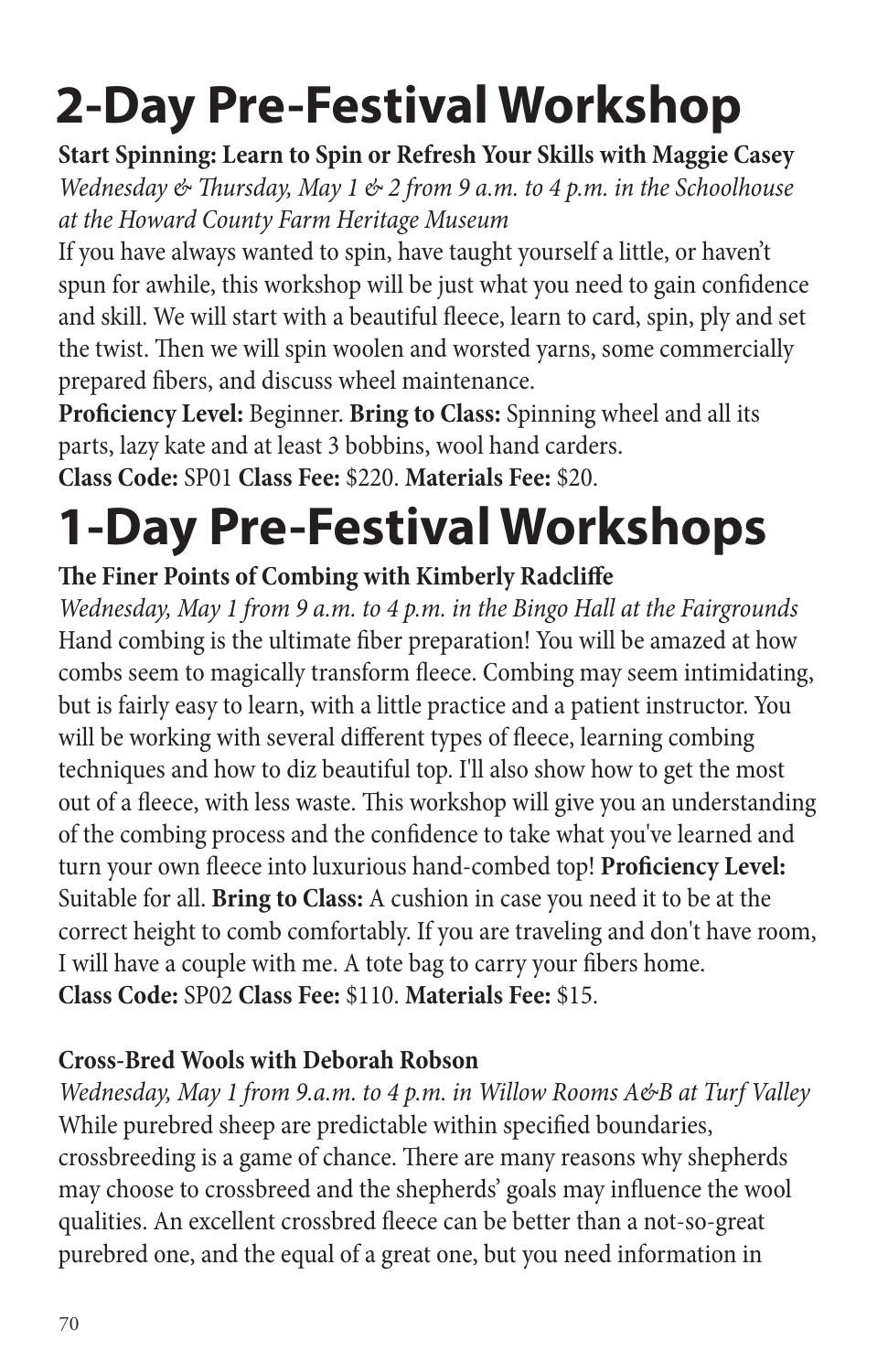order to choose well. We'll have a bunch of wool samples to work with as we consider the bigger questions. Purebreds give us a classic vocabulary. Crossbreds can break the rules of classic vocabulary and open the door to something unexpected and new. **Proficiency Level:** Advanced beginner to expert. **Bring to Class:** (1) Spinning tools: most people want wheels but spindle is an option; (2) fiber-prep tools of choice (combs, carders, flicker, or any other, OR dog-grooming combs or slickers, although I will also have tools for people to test out); (3) the ability to wind a small center-pull ball and ply from it (or skill at Andean plying, or a lazy kate and extra bobbins); (4) optional tape and/or hole-punch, for keeping track of fiber samples and yarns (record cards will be provided, and I will also bring hole punches); (5) a notepad and pen or pencil. OPTIONAL, because we usually run out of time, some participants enjoy having quick-sampling tools, like knitting needles, crochet hooks, or Weave-It or similar extra-simple looms. **Class Code:** SP03 **Class Fee:** \$110. **Materials Fee:** \$35.

#### **Yarnitecture: Building Exactly the Yarn You Want with Jillian Moreno**

*Wednesday, May 1 from 9.a.m. to 4 p.m. in Willow Rooms C&D at Turf Valley* Is the yarn in your head the yarn in your hand? Do you always spin the same yarn? Do you have a dream yarn you just can't make happen? In this class, we'll sample breeds, preparations, drafts, ply, and color and talk about how to get them to work together to make the yarn you want. You'll look at lots of samples for inspiration and explanation. All along the way you'll get tips on keeping your yarn's end use in mind and your yarn consistent. This class will give you confidence to build yarns that you want to knit! **Proficiency Level:**  Advanced beginner. **Bring to Class:** A wheel in good working order, at least three bobbins, a lazy kate, a niddy noddy, tags to mark samples, small bags for extra fiber, and pen and paper to take notes.

**Class Code:** SP04 **Class Fee:** \$110. **Materials Fee:** \$35.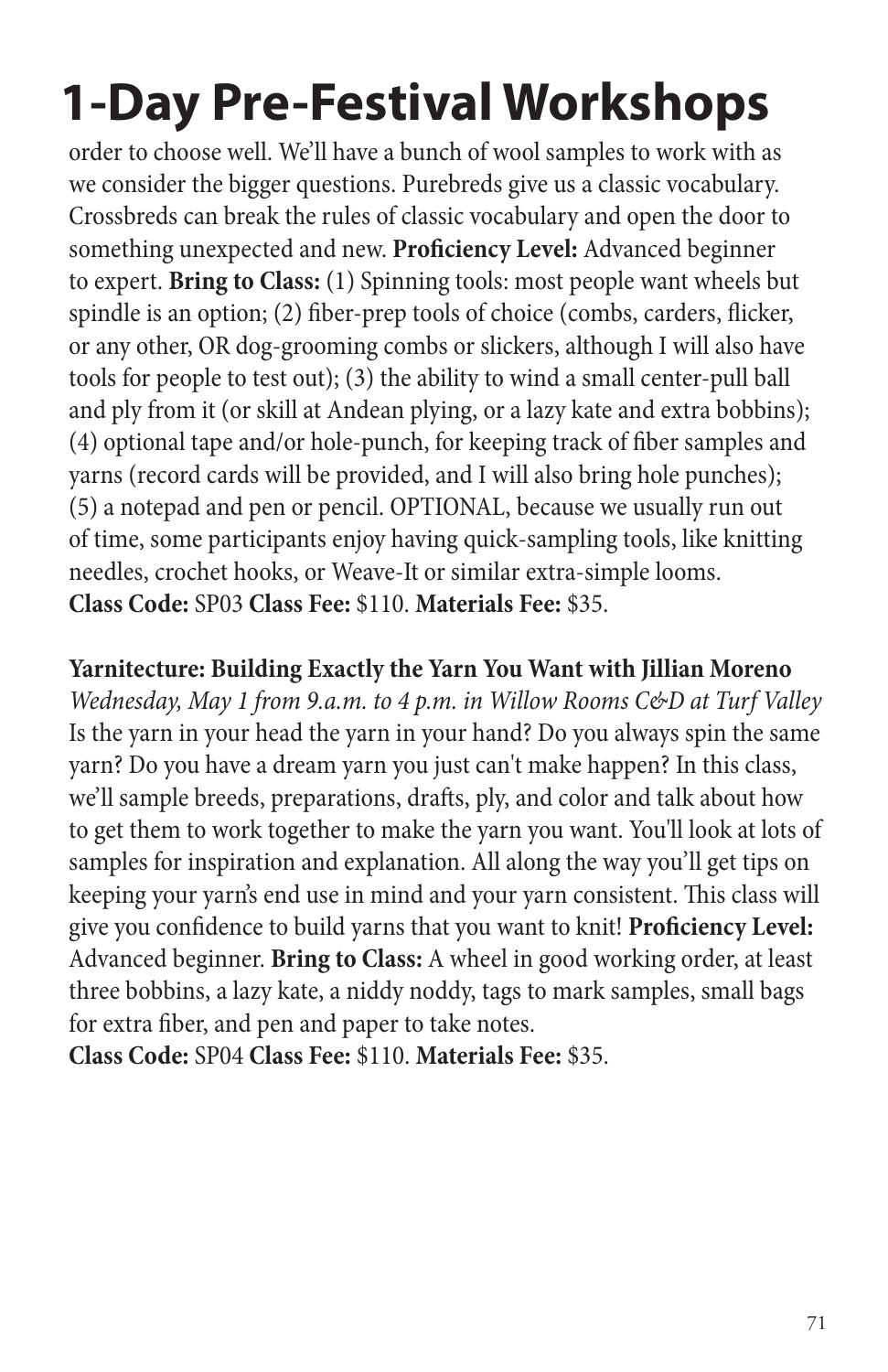**Spin & Create: Handspun Wirecore Jewelry with Emily Wohlscheid** *Wednesday, May 1 from 9.a.m. to 4 p.m. in the Temmara Room at Turf Valley* Forget setting your yarn, let's create yarn that can go from wheel to project instantly! Students will plan their colorways before custom blending fibers to be used to create flexible yarns with a fine wire core. Valuable tips and tricks for success in this often intimidating technique will be covered to ensure success. The afternoon will be spent making our finished yarns into several hand crafted jewelry pieces including wrapped earrings, i-cord focals, and miniature spool pendants so you can wear your freshly spun yarn with pride! **Proficiency Level:** Advanced beginner to expert. **Bring to Class:** A spinning wheel in good working order. If possible: flat nose pliers, round nose pliers, and wire cutters (instructor will have several sets to share.) **Class Code:** SP05 **Class Fee:** \$110. **Materials Fee:** \$20.

### **Nuno Felt Stained Glass Shawl with Patti Barker**

*Wednesday, May 1 from 9 a.m. to 4 p.m. in the Dining Hall at the Fairgrounds* If you enjoy puzzles, you will love this class. You will deconstruct, or cut up yardage of rainbow-dyed silk gauze, then piece it together using mosaic Nuno felt techniques. The result is an original, light-weight, colorful wrap. **Proficiency Level:** Beginner. **Bring to Class:** All materials are provided. **Class Code:** F01 **Class Fee:** \$110. **Materials Fee:** \$80.

### **Beginning Weaving with Liz Gipson**

### *Wednesday, May 1 from 9 a.m. to 4 p.m. in Shed #2 at the Howard County Farm Heritage Museum*

Learn how to get those yarns on your loom (called "warping"), weave fabulous cloth, and finish your project all in a day! You will walk away with more than just a beautiful scarf, you will learn all the fundamentals of weaving well, including how to warp your loom in 20 minutes or less and how to fix the most common weaving mistakes! No experience required. **Proficiency Level:** Beginner. **Bring to Class:** Students should bring their own rigid heddle looms.

**Class Code:** W01 **Class Fee:** \$110. **Materials Fee:** \$10.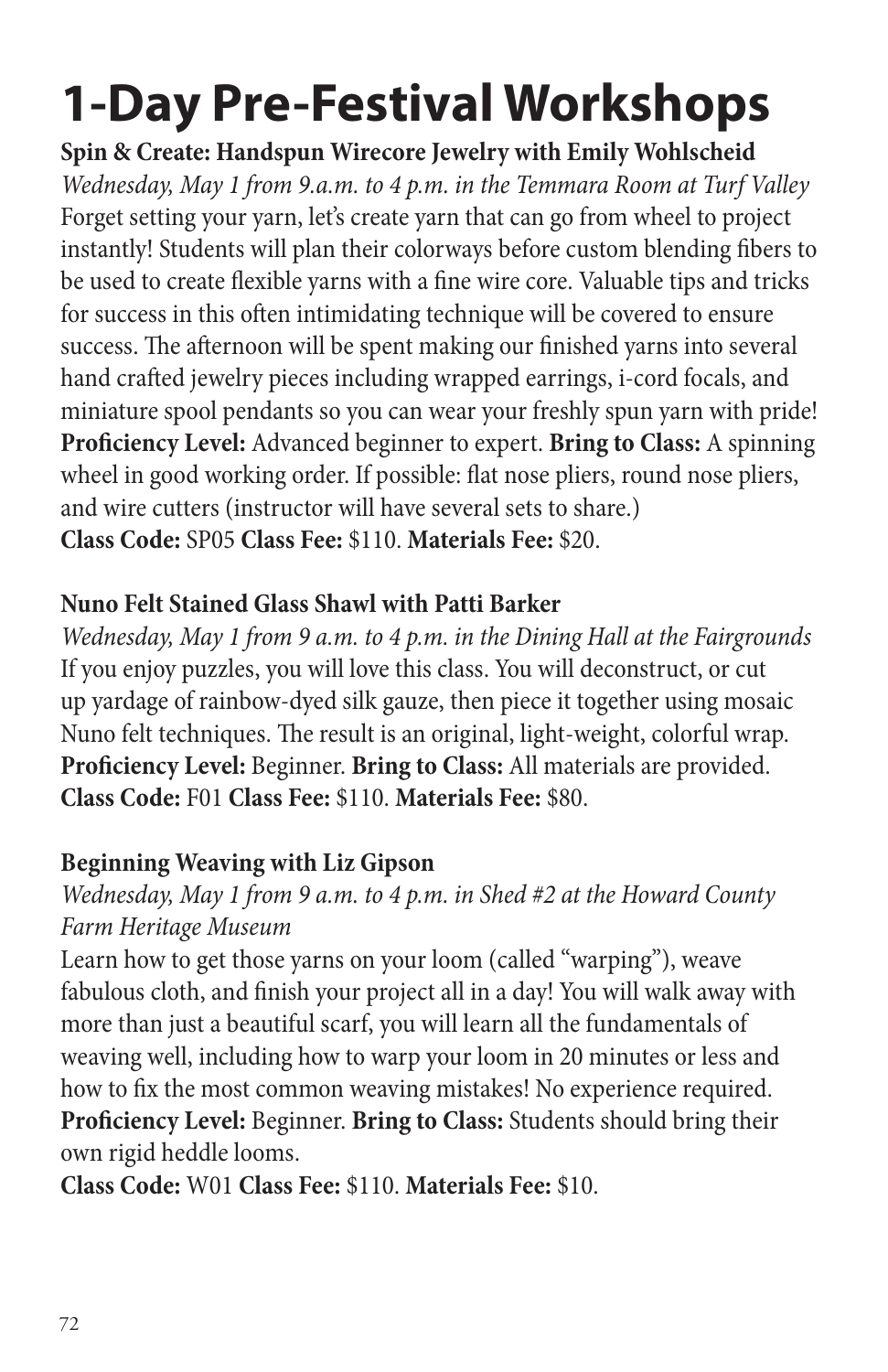#### **Natural Dye Rainbow with Jackie Ottino**

*Wednesday, May 1 from 9 a.m. to 4 p.m. in the Blacksmith Shed at the Howard County Farm Heritage Museum*

Nature offers us all the colors of the rainbow, we just need to figure out how to get them onto our fibers! This workshop is perfect for the absolute beginner to the more experienced dyer looking to learn a few new tricks. Dyeing wool yarn, we will work with 8-10 different dyestuffs in several forms: wood shavings, fresh plant material, dried plant material, insects, roots, extracts….and create around 15 colors. We will go over fiber selection and prep, proper mordanting, and how to maximize our efforts for deep rich colors. **Proficiency Level:** Suitable for all. **Bring to Class:** Note taking materials and a plastic bag or container for transporting wet yarns home with you. You are also welcome to bring along knitting projects. While there is not a lot of down time, dyeing has an element of waiting to it.

**Class Code:** D01 **Class Fee:** \$110. **Materials Fee:** \$60.

#### **Fair Isle Tam with Beth Brown-Reinsel**

*Wednesday, May 1 from 9 a.m. to 4 p.m. in the Fair Office at the Fairgrounds* This Fair Isle class is for knitters who would like to venture into two-color knitting but haven't had the chance. A child's tam comprised of ribbing, a border pattern area, and the wheel area will be knitted on double points or a circular needle, in four colors, although never more than two in a round. Techniques included in the workshop are: yarn dominance; knitting with a color in each hand; weaving yarns to reduce snagging; reading tam charts; knitting traditional peerie, border, and wheel patterns; and shaping and finishing of the tam. The class will end with a discussion of alternate ribbing treatments and designing a tam. **Proficiency Level:** Advanced beginner to intermediate. **Bring to Class:** (1) Four colors, 1 to 2 oz. each, of worsted weight wool yarn; (2) 16" circular needles in size 5.0 mm, and one set (8" or shorter in length) double pointed needles, in sizes 3.75 mm and 5.0 mm; (3) tapestry needle, scissors, stitch markers; (4) sticky notes or magnetic board to keep your place on the chart. Note: Knitters who prefer and are proficient in working with 2 circulars or Magic Loop instead of double pointed needles, may bring the appropriate needles. **Homework:** Ribbing -- with size 3.75 mm double pointed needles and your chosen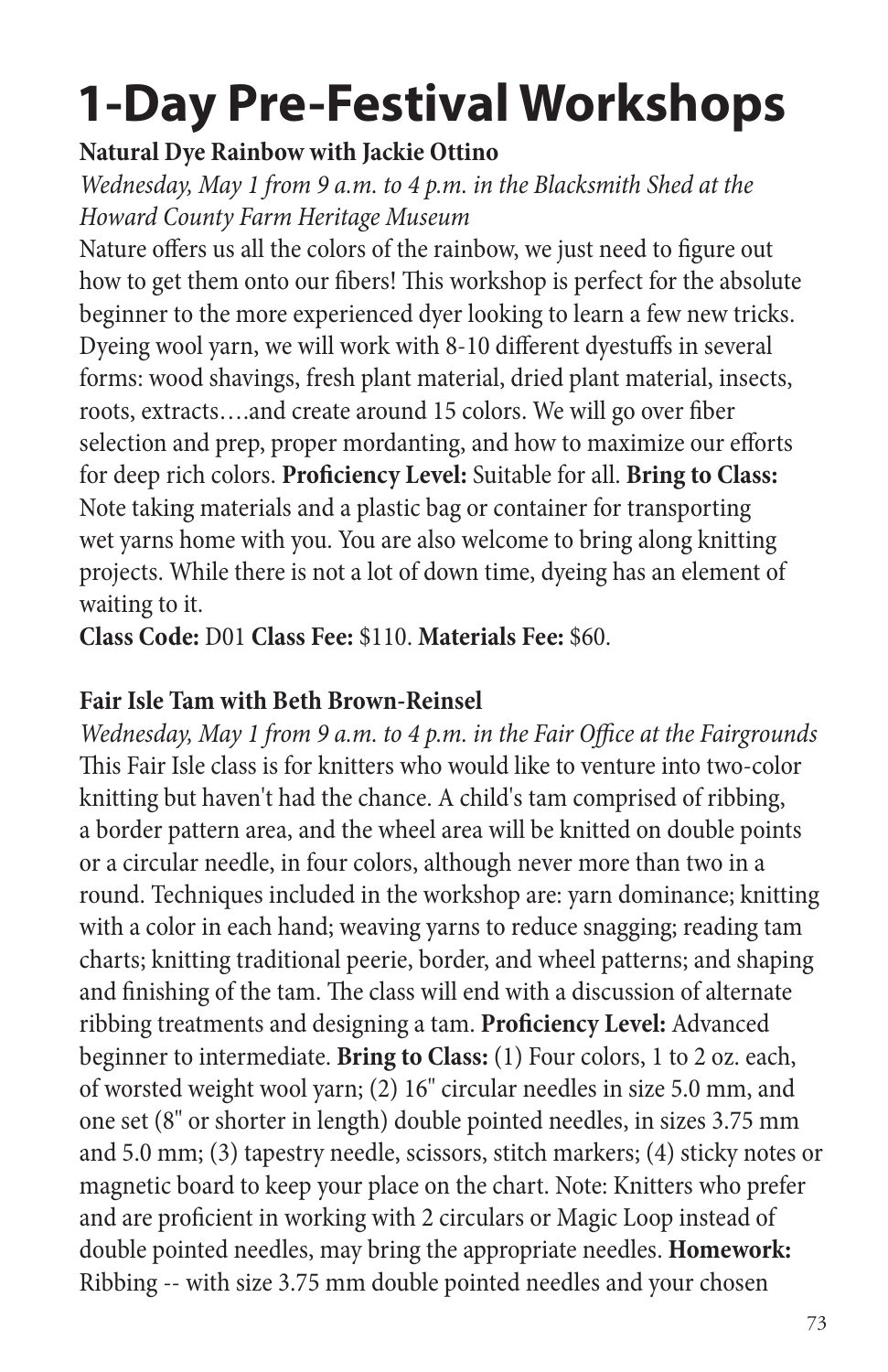main color yarn, cast on 72 sts. Slip on marker, join circularly and work k1, p1 ribbing for 1 inch.

**Class Code:** K01 **Class Fee:** \$110. **Materials Fee:** \$2.

#### **Making a True Haapsalu Sall; a Traditional Rectangular Shawl from Estonia with Nancy Bush**

*Wednesday, May 1 from 9 a.m to 4 p.m. in Poplar Room A at Turf Valley* The tradition of knitting lace shawls began in Haapsalu, a town on the west coast of Estonia in the early 1800's. In this class we will study the history and the techniques involved in making shawls as they have been made in Haapsalu for almost 200 years. We will make a miniature rectangular shawl, easily translated to a human size, that incorporates unique stitch patterns and special ways of finishing. **Proficiency Level:** Intermediate. **Bring to Class:** (1) Set of US #3 (3.25mm) or US #4 (3.50mm) 9" or 10" lightweight wood or bamboo single point needles; (2) one US #6 (4mm) 9" or 10" single point needle; (3) at least 4 stitch markers; (4) tapestry needle. Students should also bring a metal board with magnets or something similar for reading and keeping track of their charts.

**Class Code:** K02 **Class Fee:** \$110. **Materials Fee:** \$12.

### **Spin So Fine! with Kimberly Radcliffe**

*Thursday, May 2 from 9 a.m. to 4 p.m. in the Bingo Hall at the Fairgrounds* Do you have the desire to spin finer? Would you like to use your own handspun for a lace project? lt's not as scary or intimidating as you may think. With a hand spindle or your wheel adjusted properly, and a little patience, you'll be spinning fine threads before you know it. It's really quite easy once you get into the rhythm. I will share what I think is the best prep and technique for spinning and plying fine yarns and some of the more appropriate fibers to use. You will go from admiring other's lace yarns to enjoying spinning your own. **Proficiency Level:** Intermediate. **Bring to Class:** Spinning wheel (double drive or scotch tension is best) or e-spinner, including any maintenance tools, three bobbins and a lazy kate. If spindle spinning, bring what you need to make a two ply yarn. Additional items if you have them: a sample size niddy noddy, a light and a dark lap cloth, a tote bag to carry your fibers and yarn home, hand cards or mini combs. **Class Code:** SP06 **Class Fee:** \$110. **Materials Fee:** \$15.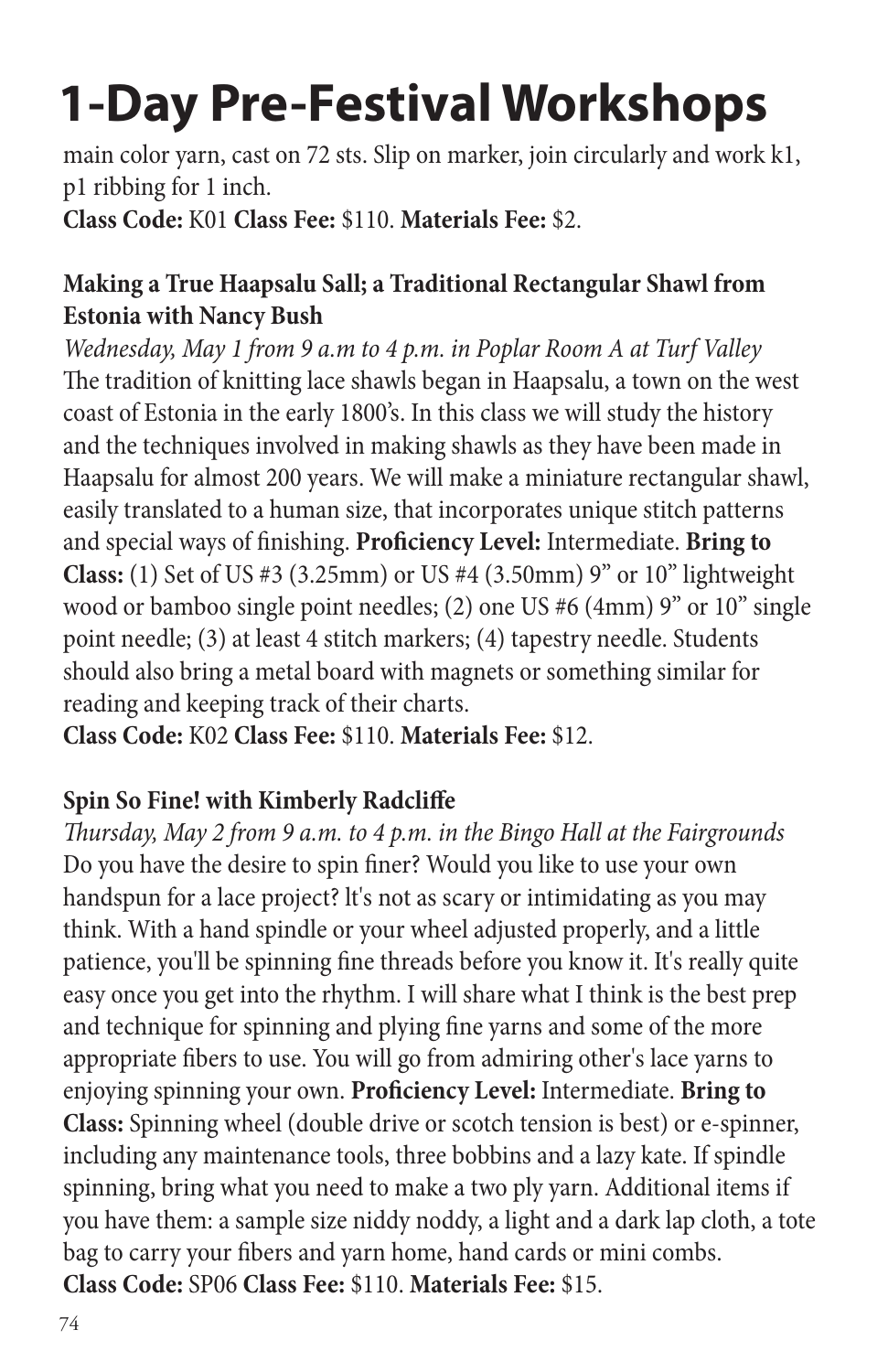### **Fractal: Blend & Spin with Emily Wohlscheid**

*Thursday, May 2 from 9 a.m. to 4 p.m. in the Temmara Room at Turf Valley* Preparing your fibers to create a fractal interplay of color can be extraordinarily involved or incredibly simple. In this course we will explore preparation methods and how spinning techniques effect the finished yarn and resulting handmade cloth. We will begin by blending our own Fractal progression using the drumcarder and a blending board. We will then spin our resulting preparation. Plying methods that are suited to getting the best results will be covered with pattern suggestions that will show off your fractal yarn. **Proficiency Level:** Advanced beginner to expert. **Bring to Class:** Optional: A drumcarder or blending board (instructor will have several for student use). A spinning wheel or spindle for sampling (not required, just suggested).

**Class Code:** SP07 **Class Fee:** \$110. **Materials Fee:** \$20.

### **Nuno Felt Circle Vest with Patti Barker**

*Thursday, May 2 from 9 a.m. to 4 p.m. in the Dining Hall at the Fairgrounds* The most versatile vest I teach, it can be worn at least four different ways! (see video online at pattibarker.com/retail) In this one-day class, participants create a vest in colors of their choice. **Proficiency Level:**  Suitable for all. **Bring to Class:** All materials are provided. **Class Code:** F02 **Class Fee:** \$110. **Materials Fee:** \$80.

### **Needle Felted Mermaid with Kristin Walsh**

*Thursday, May 2 from 9 a.m. to 4 p.m. in Willow Room E at Turf Valley* In this workshop, not only will students learn how to sculpt wool to make a whimsical face, but I'll teach my own technique for making fully articulated hands that can hold a precious seashell or other ocean treasure! The body of your mermaid will be formed around a wire armature allowing you to pose your mermaid any way you wish. We'll use locks of wool for hair, making it look like it's flowing in the ocean and then finish the figure off doing surface design for the tail. Lots to learn and an aggressive pace but such fun! **Proficiency Level:** Advanced beginner. **Bring to Class:** All materials are provided.

**Class Code:** F03 **Class Fee:** \$110. **Materials Fee:** \$35.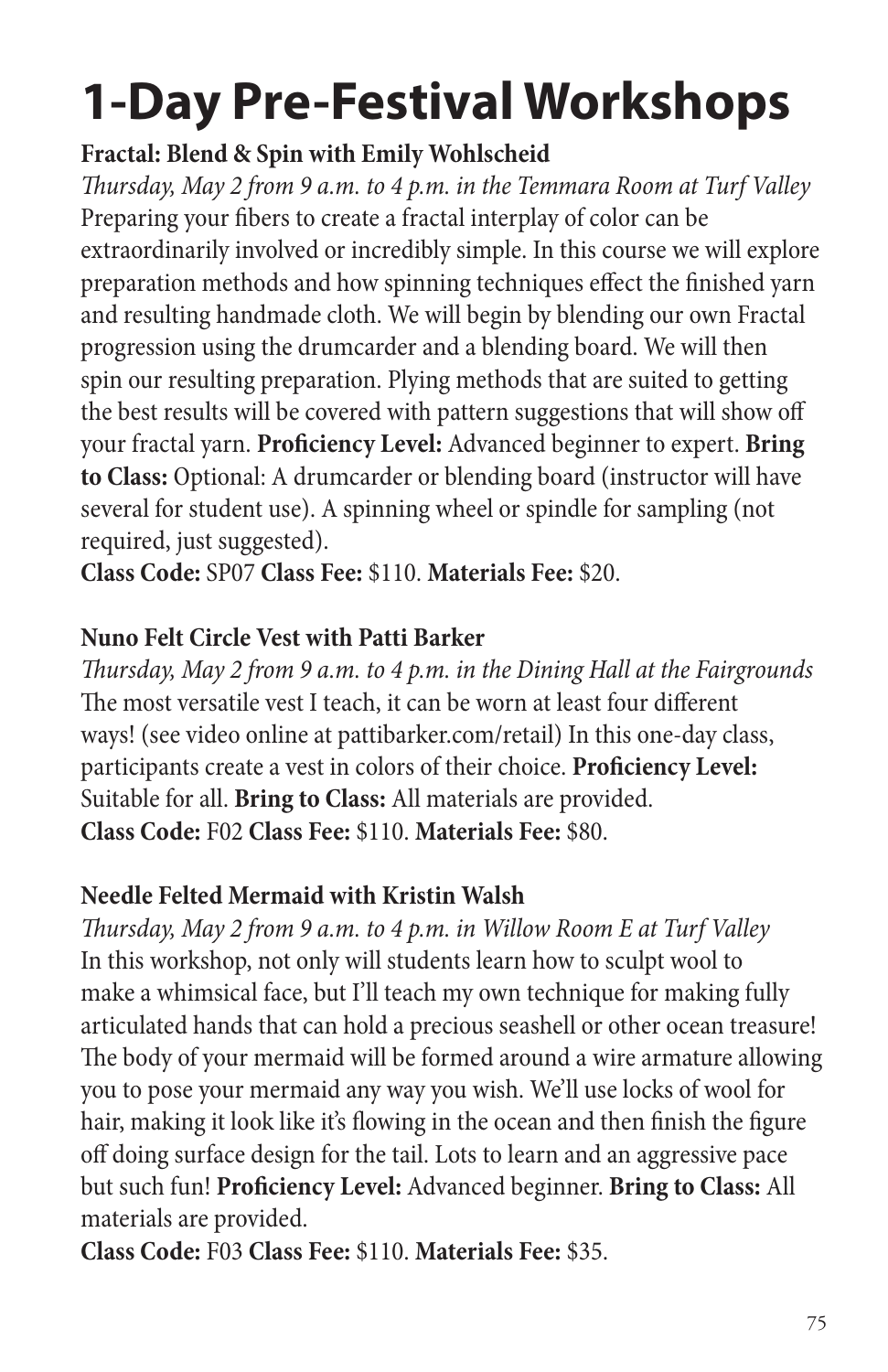### **Colorwork Weaving with Liz Gipson**

*Thursday, May 2 from 9 a.m. to 4 p.m. in Shed #2 at the Howard County Farm Heritage Museum*

Ready to branch out from solid-colored warps? Learn a few fundamental techniques for combining colors in warp and weft using the direct warping method. Student will learn a variation of the direct warping method, be introduced to the magic of color-and-weave, and learn how to manage multiple shuttles. Students should have warped and woven a project on their own a couple of times. **Proficiency Level:** Advanced beginner. **Bring to Class:** 8-dent rigid-heddle with at least an 8'' weaving width, warping peg, clamps, and threading hook; 3 shuttles. Optional: scissors, tape measure, tapestry needle.

**Class Code:** W02 **Class Fee:** \$110. **Materials Fee:** \$10.

### **Frankly Scarlet with Jackie Ottino**

*Thursday, May 2 from 9.a.m. to 4 p.m. in the Blacksmith Shed at the Howard County Farm Heritage Museum*

A natural dye intensive focusing on my favorite color, red! We will explore proper fiber prep and mordanting techniques to maximize our range of shades, and build a palette of 20 or so shades from 2 or 3 dyes.

**Proficiency Level:** Suitable for all (rank beginners and experts alike). **Bring to Class:** Note taking materials and a plastic bag or container for transporting wet yarns home with you. You are also welcome to bring along knitting projects. While there is not a lot of down time, dyeing has an element of waiting to it.

**Class Code:** D02 **Class Fee:** \$110. **Materials Fee:** \$100.

### **Swedish Twined Fingerless Mitts with Beth Brown-Reinsel**

*Thursday, May 2 from 9 a.m. to 4 p.m. in the Fair Office at the Fairgrounds* Learn the fascinating 400-year-old Swedish technique of Tvåändsstickning, or twined knitting by creating one of a pair of fingerless mitts. Working in the round, the techniques covered include: twine knitting, twine purling, the crook stitch, the "O" stitch, reading a chart, the Chain Path, the twined knitted increase, an asymmetrical thumb gusset, and traditional motifs. The Herringbone Braid is an optional addition.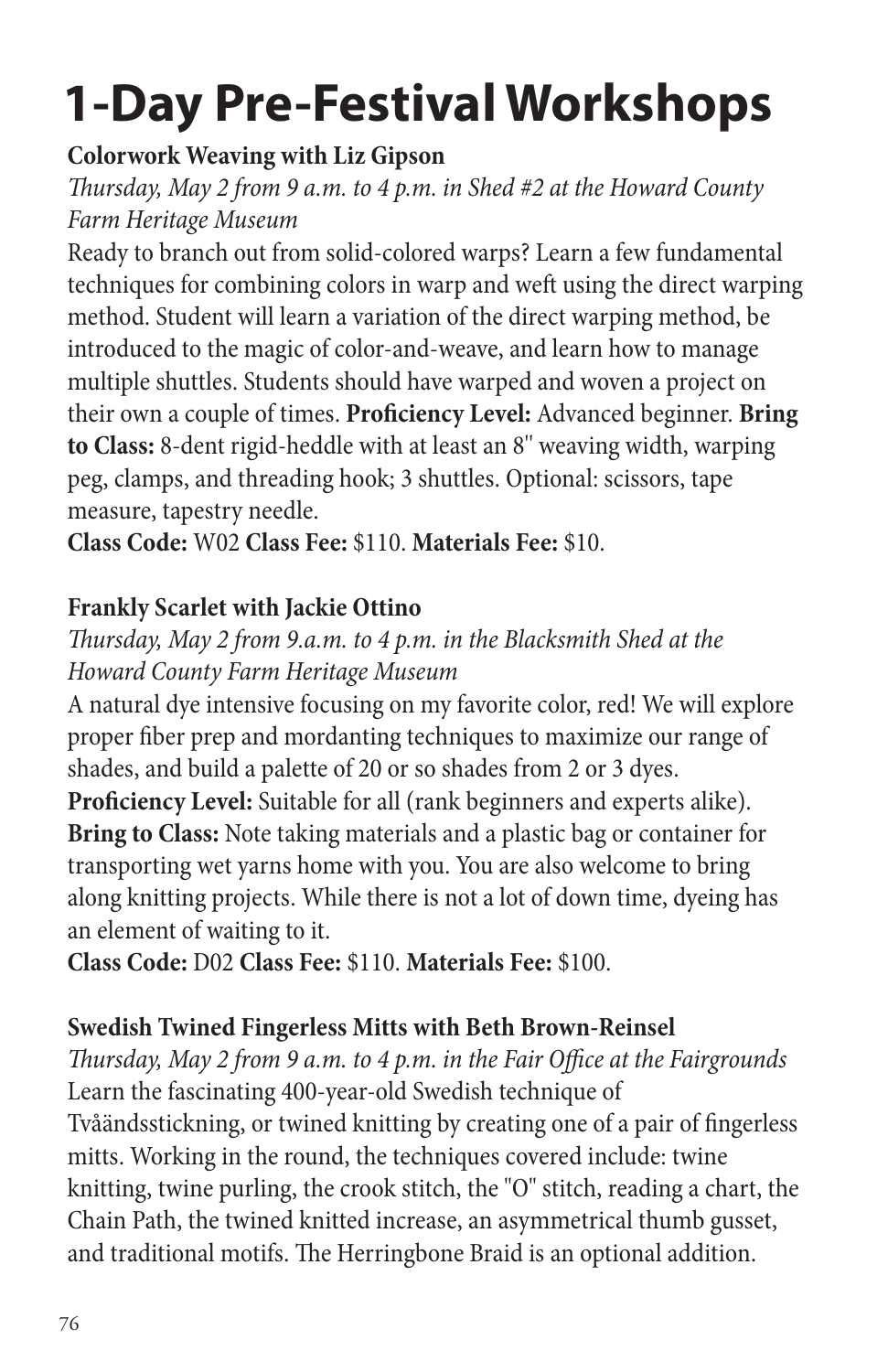**Proficiency Level:** Intermediate. **Bring to Class:** (1) Yarns - Around 4 oz. light colored worsted weight yarn for two mitts. Yarn MUST be wound into a center pull ball. 1 oz. contrasting yarn of the same weight. Heathers and fuzzy yarns obscure the patterns. Four ply yarns show the textures best. *No single ply yarns!* (2) Needles: One set of 7" long (approximately) double pointed needles, US size 6 (4 mm); (3) Extras: Tapestry needle, stitch markers, waste yarn for holding stitches, magnetic board or sticky notes for keeping one's place on the chart. **Homework:** Main color yarn MUST be wound into a center pull ball with the two ends accessible before class. **Class Code:** K03 **Class Fee:** \$110. **Materials Fee:** \$2.

#### **Breed Study for Knitters: Swatching Beyond Gauge! with Gretchen Frederick and Kathy Reed; guest Deborah Robson**

*Thursday, May 2 from 9 a.m. to 4 p.m. in Willow Rooms A&B at Turf Valley* Want to learn about four sheep breeds and how their wool looks, feels and performs differently? Experience them first hand: touch, knit and compare as you listen to breed history, see photos and learn about the sheep. Working with four different types of wool: Down type (Dorset), Medium (Tunis), Longwool (Coopworth) and a Primitive double coated (Karakul), you can start swatches in stockinette and pattern stitches, learn about yarn construction and record your results and discoveries. Also learn the strengths of each type of wool and yarn and what you might want to create with them. **Proficiency Level:** Advanced beginner. **Bring to Class:** Students should bring as many different types (e.g. wood, metal, plastic, straight, double points, circular, round, square, sharp top, long/short tip) of needles as they have. Size range from US 2-11 (3-8 mm). Don't go out and buy anything!

**Class Code:** K04 **Class Fee:** \$110. **Materials Fee:** \$42.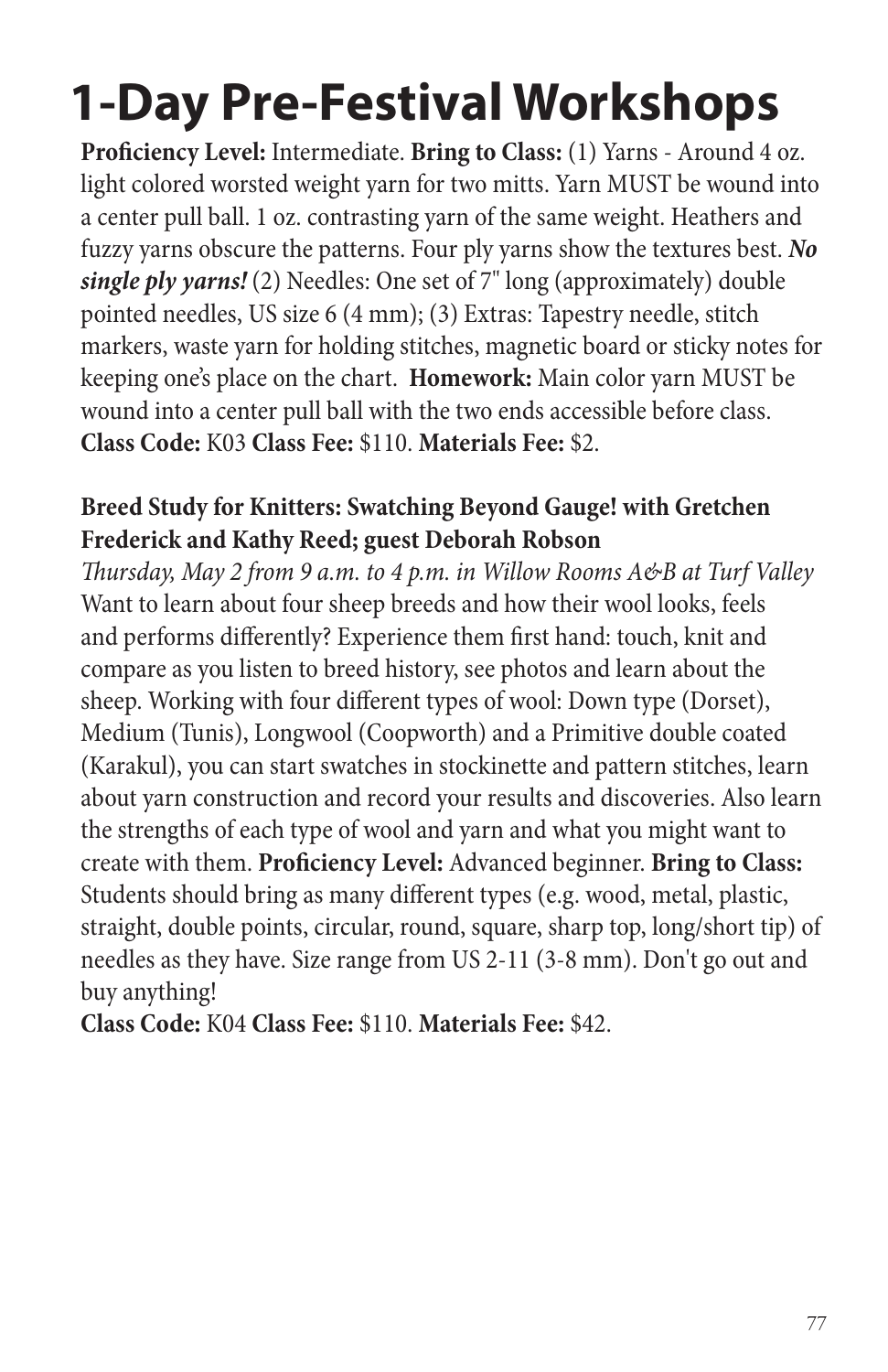**Estonian Kolmnurk Rätik – Triangular Shawl with Nancy Bush** *Thursday, May 2 from 9 a.m. to 4 p.m. in Poplar Room A at Turf Valley* Estonian lace knitters have several ways of shaping triangular shawls. In this class, we will discuss the variations and study, in depth, one interesting way to create a triangular shape, where decreases rule. We will make a miniature triangular shawl, easily translated to a human size, with unique patterns and special details. **Proficiency Level:** Intermediate. **Bring to Class:** (1) US #3 (3.25mm) or US #4 (3.5mm) 24" Circular needle or set of 10" single point needles, wood or bamboo preferred; (2) Two 8" US #3 (3.25mm) or US #4 (3.5mm) double point needles; (3) at least two markers, one coil-less pin, and a blunt point wool needle. Students should also bring a metal board with magnets or something similar for reading and keeping track of their charts.

**Class Code:** K05 **Class Fee:** \$110. **Materials Fee:** \$10.

### **Love the One You're With - Managing Difficult Fleeces with Deborah Robson**

*Friday, May 3 from 9 a.m. to 4 p.m. in Willow Rooms A&B at Turf Valley* Sometimes we get a fleece that we want to work with despite its condition or problems. It might have a lot of vegetable matter, or types that are hard to remove. It might have a break. It might have damaged tips or some cotting. More of these problems can be solved than you might think. The skills in dealing with difficult fleeces can be useful in educating both ourselves and shepherds with rare-breed or meat-based flocks in the potential to be found in their wool. **Proficiency Level:** Advanced beginner to expert. **Bring to Class:** (1) Spinning tool - most people want wheels but spindle is an option; **(2)** fiber-prep tools of choice (combs, carders, flicker, or any other, OR dog-grooming combs or slickers, although I will also have tools for people to test out); (3) the ability to wind a small center-pull ball and ply from it (or skill at Andean plying, or a lazy kate and extra bobbins); (4) optional tape and/or hole-punch, for keeping track of fiber samples and yarns (record cards and hole punches will be provided); (5) a notepad and pen or pencil. OPTIONAL, because we usually run out of time, some participants enjoy having quick-sampling tools, like knitting needles, crochet hooks, or Weave-It or similar extra-simple looms. **Class Code:** SP08 **Class Fee:** \$110. **Materials Fee:** \$35.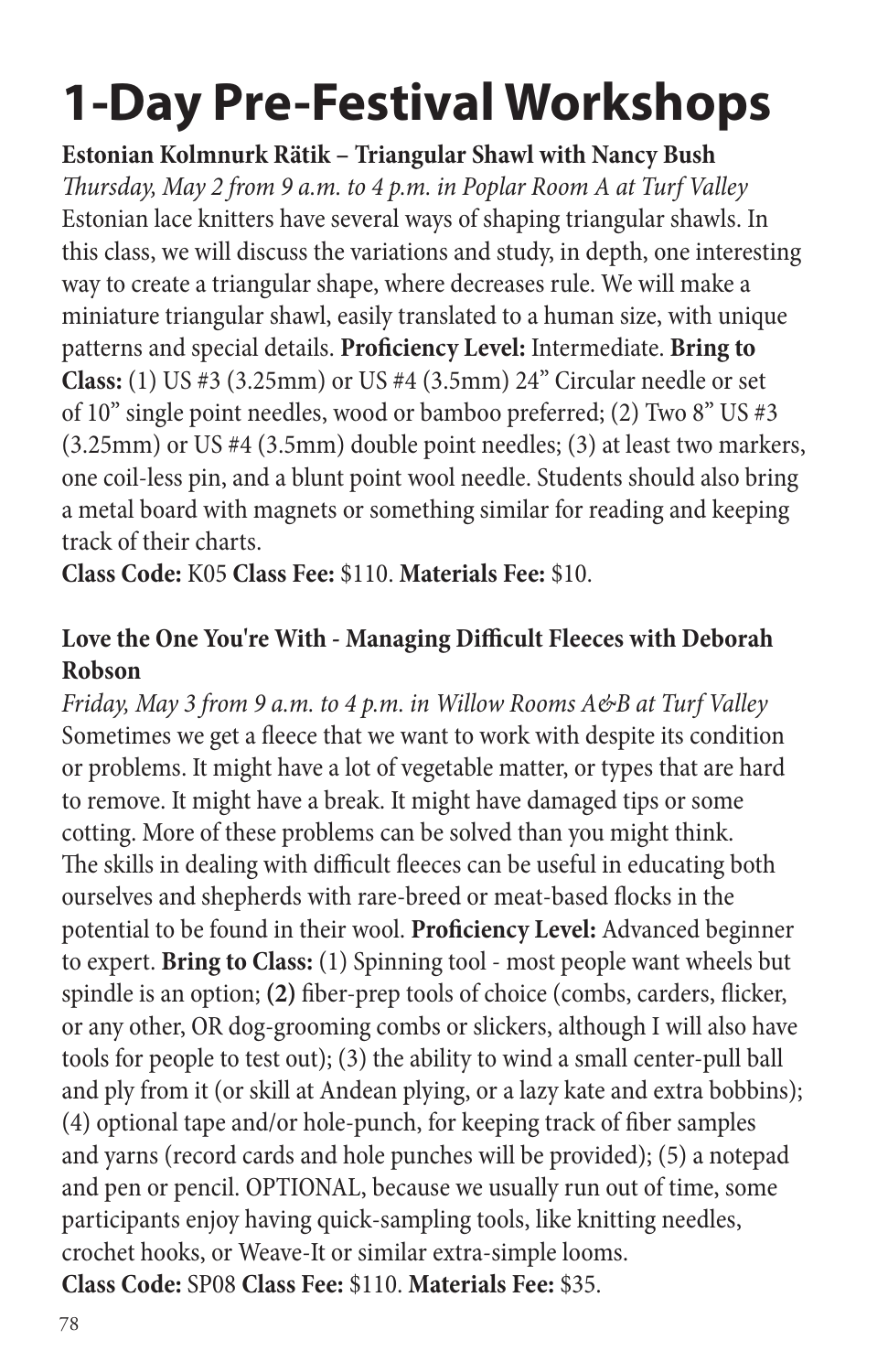### **Drop Spindle Spinning with Maggie Casey**

*Friday, May 3 from 9 a.m. to 4 p.m. in the Schoolhouse at the Howard County Farm Heritage Museum*

For much of history, the world's cloth was spun on a spindle. Learn how to use this simple tool and continue the tradition. Discover some tricks to make spinning on a spindle easy. Spin singles in the morning and ply in the afternoon. Try different spindle styles and sizes and see which one pleases you the most. **Proficiency Level:** Beginner. **Bring to Class:** All materials are provided.

**Class Code:** SP09 **Class Fee:** \$110. **Materials Fee:** \$30.

### **Nuno Felt Sampler Series 101 with Patti Barker**

*Friday, May 3 from 9 a.m. to 4 p.m. in the Dining Hall at the Fairgrounds* An adventure in textural Nuno felt techniques--from simulated animal skins to roses and ruffles, we will entrap beads, learn mosaics and create raised shapes. Participants will come away with six 10"x10" samplers, printed instructions and skills to use in creating unique felted accessories and garments. **Proficiency Level:** Suitable for all. **Bring to Class:** All materials are provided.

**Class Code:** F04 **Class Fee:** \$110. **Materials Fee:** \$50.

### **Needle Felted 2-Layer Landscape with Kristin Walsh**

*Friday, May 3 from 9 a.m. to 4 p.m. in Willow Room E at Turf Valley* In this workshop we will create a beautiful, multi-dimensional landscape. You will make several flat pieces that will then be layered. Carefully placed small peep-holes in each layer will allow viewing into the layers below. Many techniques will be demonstrated and used to make realistic trees, rocks and flowers. **Proficiency Level:** Beginner. **Bring to Class:** All materials are provided.

**Class Code:** F05 **Class Fee:** \$110. **Materials Fee:** \$25.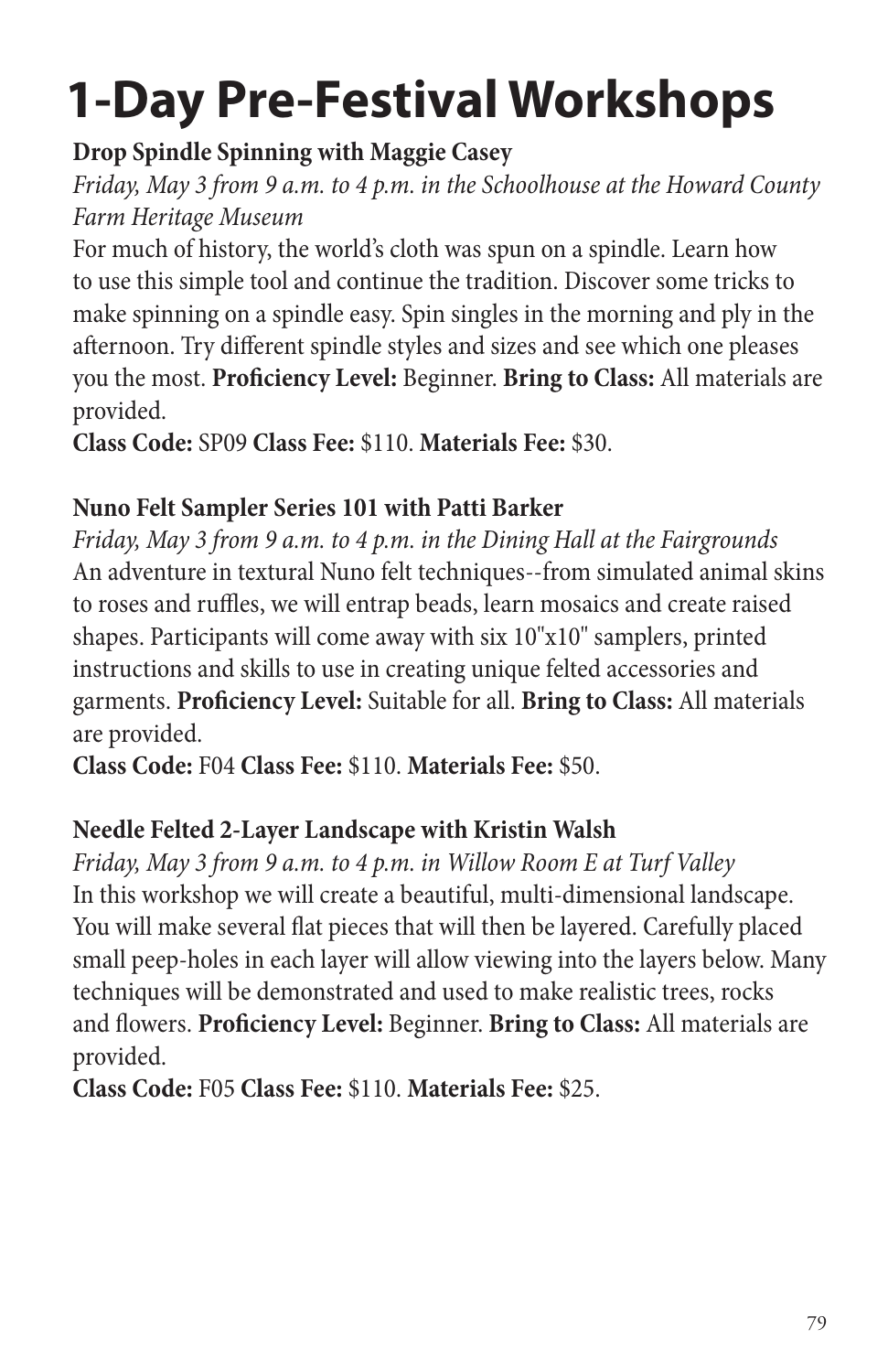#### **Weave a Perfect Towel with Liz Gipson**

*Friday, May 3 from 9 a.m. to 4 p.m. in Shed #2 at the Howard County Farm Heritage Museum*

Towels are the weaver's muse. They are the perfect platform to show off all kinds of colorwork, structural elements, and style. Students will learn what makes a good towel, how to weave with fine threads to create a textile that has drape, absorbency, and pizzazz. Students should have warped and woven a couple of projects. **Proficiency Level:** Advanced beginner. **Bring to Class:** 8-dent rigid-heddle with at least a 12'' weaving width, warping peg, clamps, and threading hook; 3 shuttles. Optional: scissors, tape measure, tapestry needle.

**Class Code:** W03 **Class Fee:** \$110. **Materials Fee:** \$10.

#### **Yellow and Blue make Green with Jackie Ottino**

*Friday, May 3 from 9 a.m. to 4 p.m. in the Blacksmith Shed at the Howard County Farm Heritage Museum*

The natural world has no shortage of yellow dyes to offer us. But no yellow is the same. In this natural dye intensive, we will dye a whole bunch of different yellows from a variety of sources: fresh plant materials, dried plants, roots, sawdust....then we will overdye them all in indigo to create a range of greens! Lots of info, lots of color. **Proficiency Level:** suitable for all. **Bring to Class:** Note taking materials and a plastic bag or container for transporting wet yarns home with you. You are also welcome to bring along knitting projects. While there is not a lot of down time, dyeing has an element of waiting to it.

**Class Code:** D03 **Class Fee:** \$110. **Materials Fee:** \$100.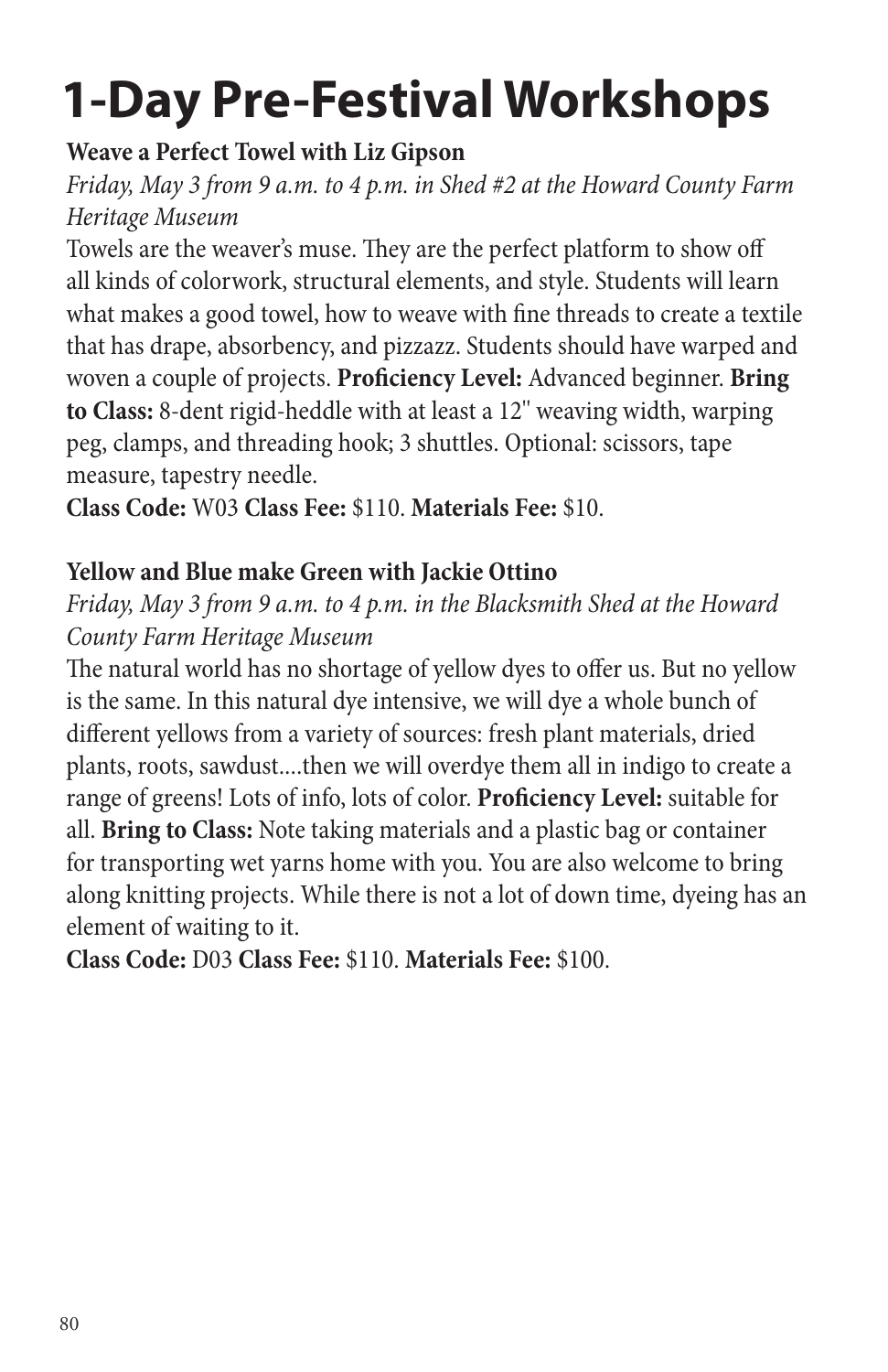### **The Cowichan-Inspired Pullover with Beth Brown-Reinsel**

*Friday, May 3 from 9 a.m. to 4 p.m. in the Fair Office at the Fairgrounds* On Vancouver Island in Canada, the Coast Salish people developed this V-necked, shawl-collared garment after learning of knitting through Europeans. The sweaters, still handspun by some people, are knitted on double-pointed needles, with thick singles yarns in 2 or 3 colors. This class will cover stranding and weaving with colors (on the right side), reading a chart, putting stripes in ribbing (without color distortion) an unusual traditional shoulder join, creating a shawl collar shaped with short rows, and knitting sleeves from the top down while shaping the cap. This sampler can be made in worsted weight or bulky yarn. **Proficiency Level:** Intermediate.

### **Bring to Class:**

(1) Yarns and Needles:

• Main Color (A) - 2 oz. smooth-textured, WORSTED weight yarn (preferably wool) and two Contrast Colors (B and C) - 2 oz. each smooth-textured WORSTED weight yarn (preferably wool); US Size 6 or 7 (4.0 or 4.5 mm) double-pointed needles and one 16" (40 cm) circular needle. If you prefer you may use the Magic Loop or two circulars when working the sleeves in the round.

OR

• Main Color (A) - 3 oz. smooth-textured, BULKY weight yarn (preferably wool) and two Contrast Colors (B and C) - 2 oz. each smooth-textured BULKY weight yarn (preferably wool); US Size 10 or 10.5 (6.0 or 6.5 mm) double-pointed needles and one 16" (40 cm) circular needle. If you prefer you may use the Magic Loop or two circulars when working the sleeves in the round.

(2) Notions: Stitch markers, stitch holders, scissors, tapestry needle, sticky notes or magnetic board to keep your place on the chart. Note about yarns: This garment was traditionally made in natural colors (cream, light and/or dark grey, light and/or dark brown) with bulky single ply yarns. While you are welcome to use other yarns, I suggest Brown Sheep's Lamb's Pride worsted or bulky weight yarns for the closest approximation to the original yarns. If you are unable to find these, you may use any solid-colored worsted weight yarns. **Class Code:** K06 **Class Fee:** \$110. **Materials Fee:** \$4.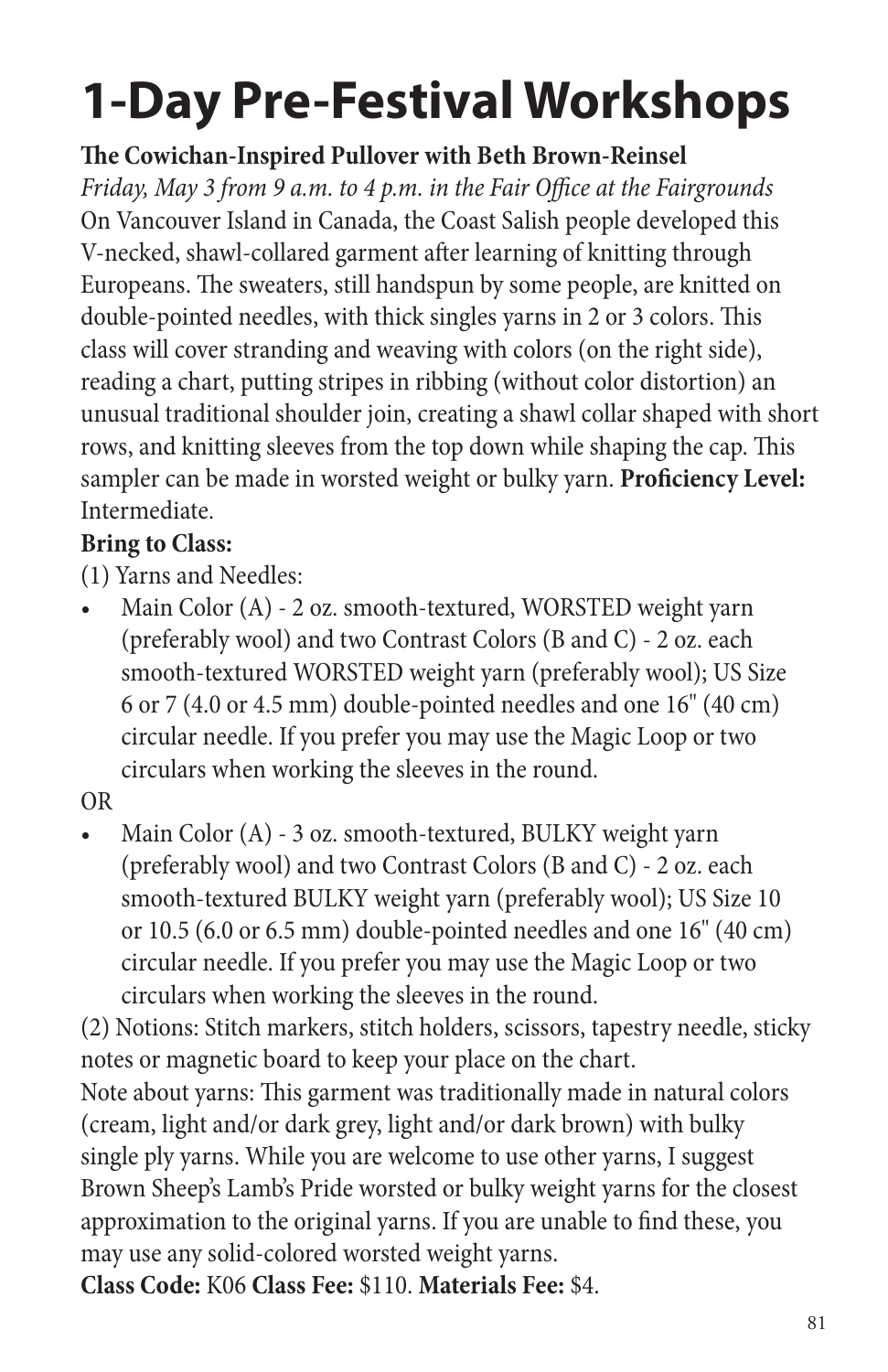### **Muhu Knitting Traditions - Color and Texture from a Small Estonian Island with Nancy Bush**

*Friday, May 3 from 9 a.m. to 4 p.m. in Poplar Room A at Turf Valley* The knitting from Muhu Island, off the west coast of Estonia, has gone through many changes since knitting was first practiced there several centuries ago. We will study the evolution of knitting on Muhu and learn about the colorful, intricate braided and patterned cuffs of Muhu mittens and gloves, popular in the 19th and early 20th centuries, all while making a mitten or mitt using unique techniques. **Proficiency Level:** Intermediate. **Bring to Class:** Set of 5 US #1 (2.25mm) or US #2 (2.75mm) double point needles as well as the usual knitting supplies. Students should also bring a metal board with magnets or something similar for reading and keeping track of their charts. **Class Code:** K07 **Class Fee:** \$110. **Materials Fee:** \$40.

### **Hand-Sewing in Sheepskin - Beginner´s Guide with Anette Skoog**

*Friday, May 3 from 9.a.m. to 4 p.m. in the Belmont Room at Turf Valley* In this class students will learn basic skills to complete their first handcraft project in sheepskin. Topics include: History, selection of sheepskins, equipment, and basic techniques for hand-sewing in sheepskin. Participants will make their own first project, such as a pair of mittens, slippers, a teddybear or a small pillow using their new skills. **Proficiency Level:** Beginner. **Bring to Class:** All materials are provided. **Class Code:** SS01 **Class Fee:** \$110. **Materials Fee:** \$60.

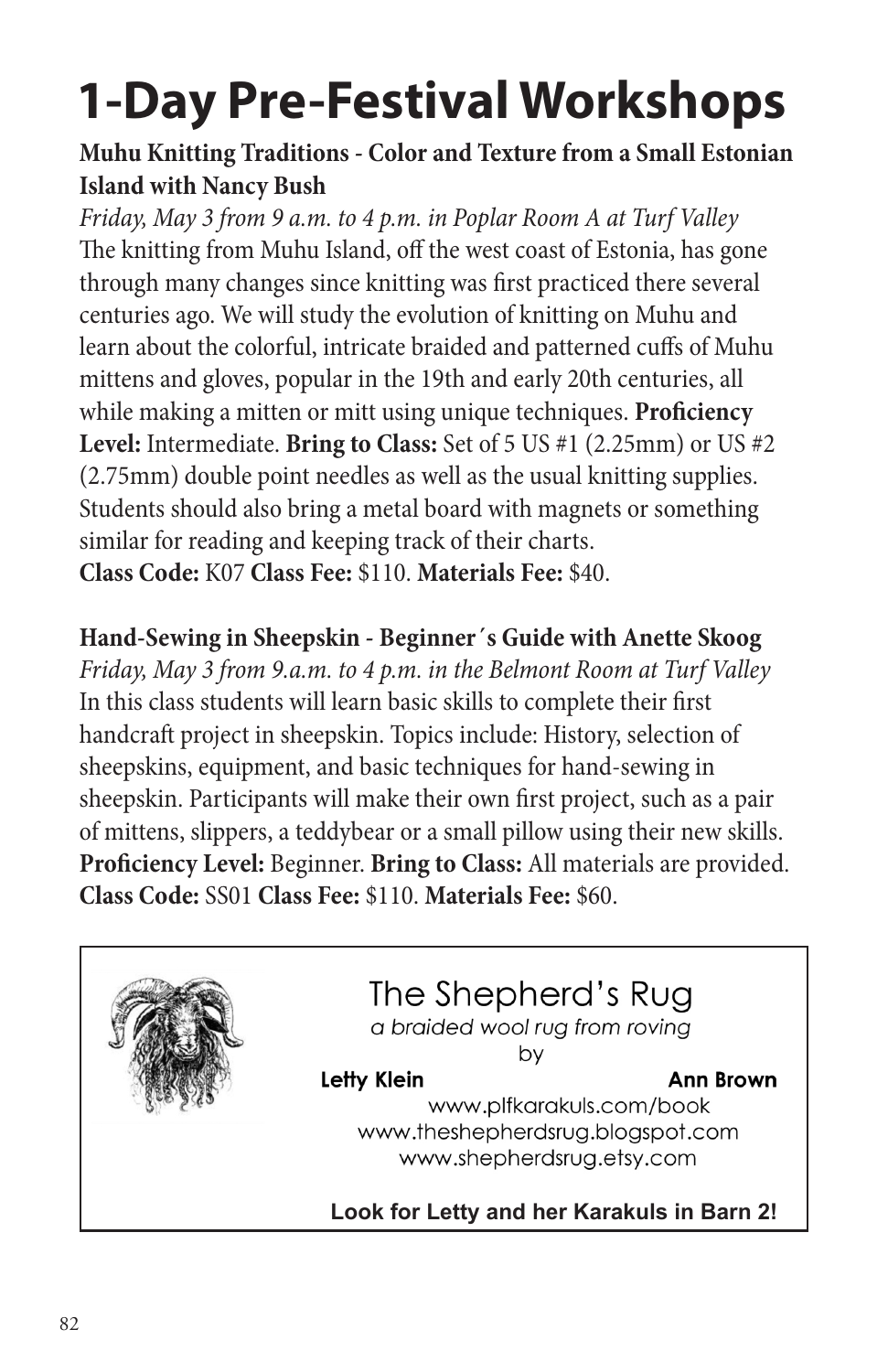### **Tweed with Judith MacKenzie**

*Wednesday, May 1 from 9 a.m. to 12 p.m.in the Belmont Room at Turf Valley* Want the perfect yarn for making that classic walking coat for the rainy moors of Scotland? Or a cozy vest while you sit by the fire and spin? Have ends, little scraps of yarn, no matter the fiber, too precious to throw away? Need a charming but durable skirt? Tweed is the yarn that can make these all happen. **Proficiency Level:** Advanced beginner to expert. **Bring to Class:** Any yarn scraps you might have, any wool cloth scraps, even an old knit sweater. Spinning wheel, extra bobbins and a lazy kate. Scissors and a set of handcards or a blending board.

**Class Code:** SP10 **Class Fee:** \$55. **Materials Fee:** \$10.

#### **Needle Felted Landscape (Single Layer) with Kristin Walsh**

*Wednesday, May 1 from 9 a.m. to 12 p.m. in Willow Room E at Turf Valley* We will use wool felt as our base and learn how to manipulate wool in such a way that we can create bark for trees, rocks that look surprisingly real, beautiful flowers and more. Both felted and actual stones will also be incorporated into your piece! **Proficiency Level:** Beginner. **Bring to Class:** All materials are provided.

**Class Code:** F06 **Class Fee:** \$55. **Materials Fee:** \$15.

### **Linsey-Woolsey with Judith MacKenzie**

*Wednesday, May 1 from 1 p.m. to 4 p.m. in the Belmont Room at Turf Valley* This classic combination of wool and linen fibers was the backbone of early colonial cloth. Primarily used for weaving, this sturdy cloth was created by blending a wool weft with a linen warp. This blend, however, also makes an excellent knitting yarn with a surprisingly beautiful hand. Come and spin a bit of early American textiles. We'll learn a bit about show sheep came to America and how to grow your own flax, all while you spin a bit of history. **Proficiency Level:** Advanced beginner to expert. **Bring to Class:** Spinning wheel, extra bobbins and a lazy kate.

**Class Code:** SP11 **Class Fee:** \$55. **Materials Fee:** \$10.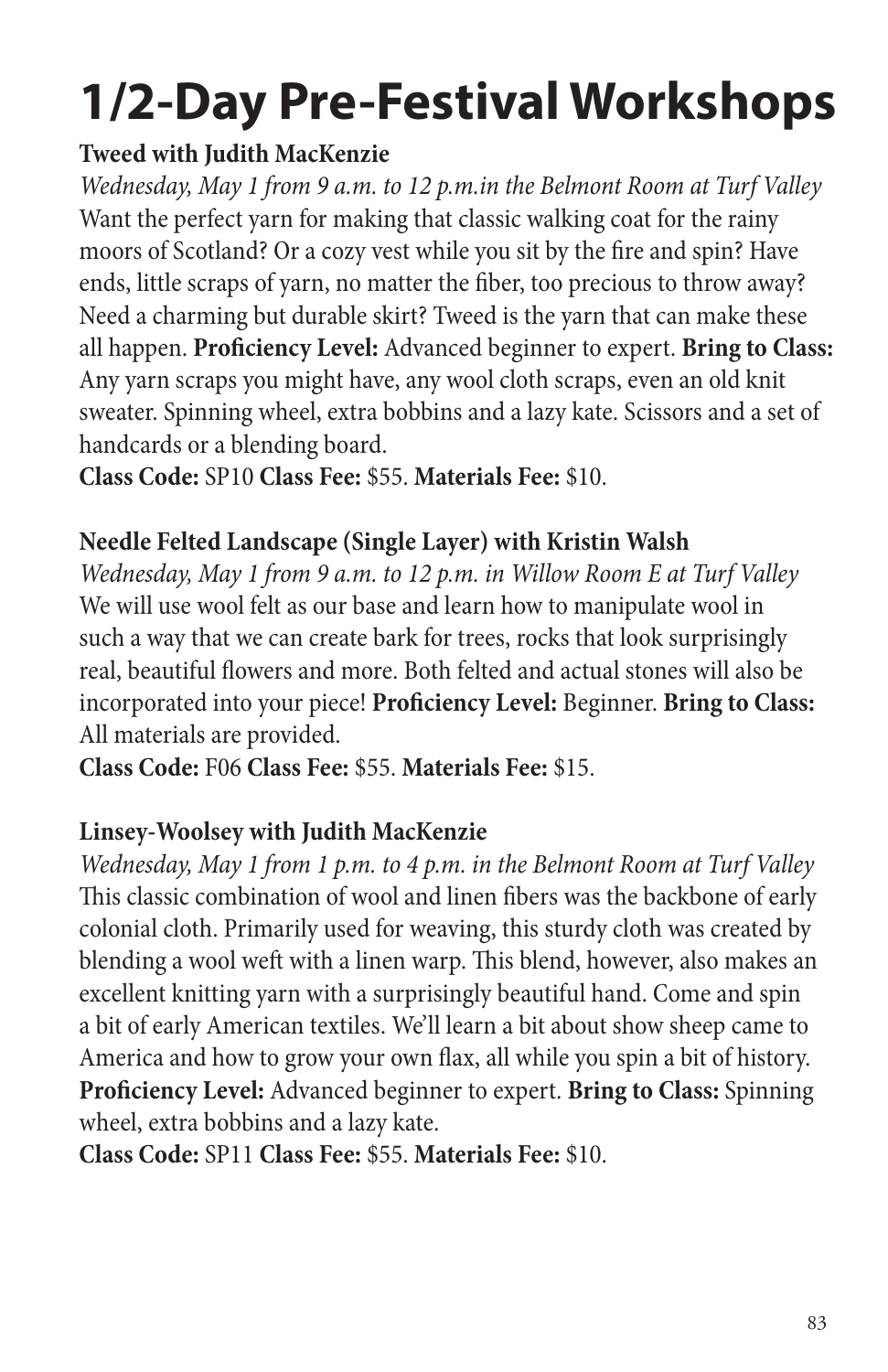#### **Eek! A Mouse! With Kristin Walsh**

*Wednesday, May 1 from 1 p.m. to 4 p.m. in Willow Room E at Turf Valley* You see these everywhere, now make your own! Learn to fold and roll wool into the cutest mouse you've ever seen. Built around an armature, your mouse will be fully pose-able and stand about 4" high. Class will address working a standalone piece of wool (for ears) and also blending colors as well as many other needle felting techniques. **Proficiency Level:** Beginner. **Bring to Class:** All materials are provided.

**Class Code:** F07 **Class Fee:** \$55. **Materials Fee:** \$15.

### **Pretty Maids All in a Row: Successive Color Plying with Jillian Moreno**

*Thursday, May 2 from 9 a.m. to 12 p.m. in Willow Rooms C&D at Turf Valley* Successive plying is a great way to mix color and stretch your braid stash for a bigger project. All you need are beautifully dyed braids and to plan an order to spin and ply them in. In this class, we'll cover choosing braids, how to set up an order to spin and ply, and keeping track of your spinning and plying. We'll work with dyed braids, and we'll use some naturals, just to see what happens. Spinning 2 and 3 ply yarns in succession will help you to create big beautiful projects from the braids in your stash. **Proficiency Level:** Advanced beginner (has beginner skills, needs lots of help). **Bring to Class:** A wheel in good working order, at least three bobbins, a lazy kate, a niddy noddy, tags to mark samples, small bags for extra fiber, pen and paper to take notes, and a few storage bobbins, if you have them (please don't buy them for this class, I have some to use in class).

**Class Code:** SP12 **Class Fee:** \$55. **Materials Fee:** \$20.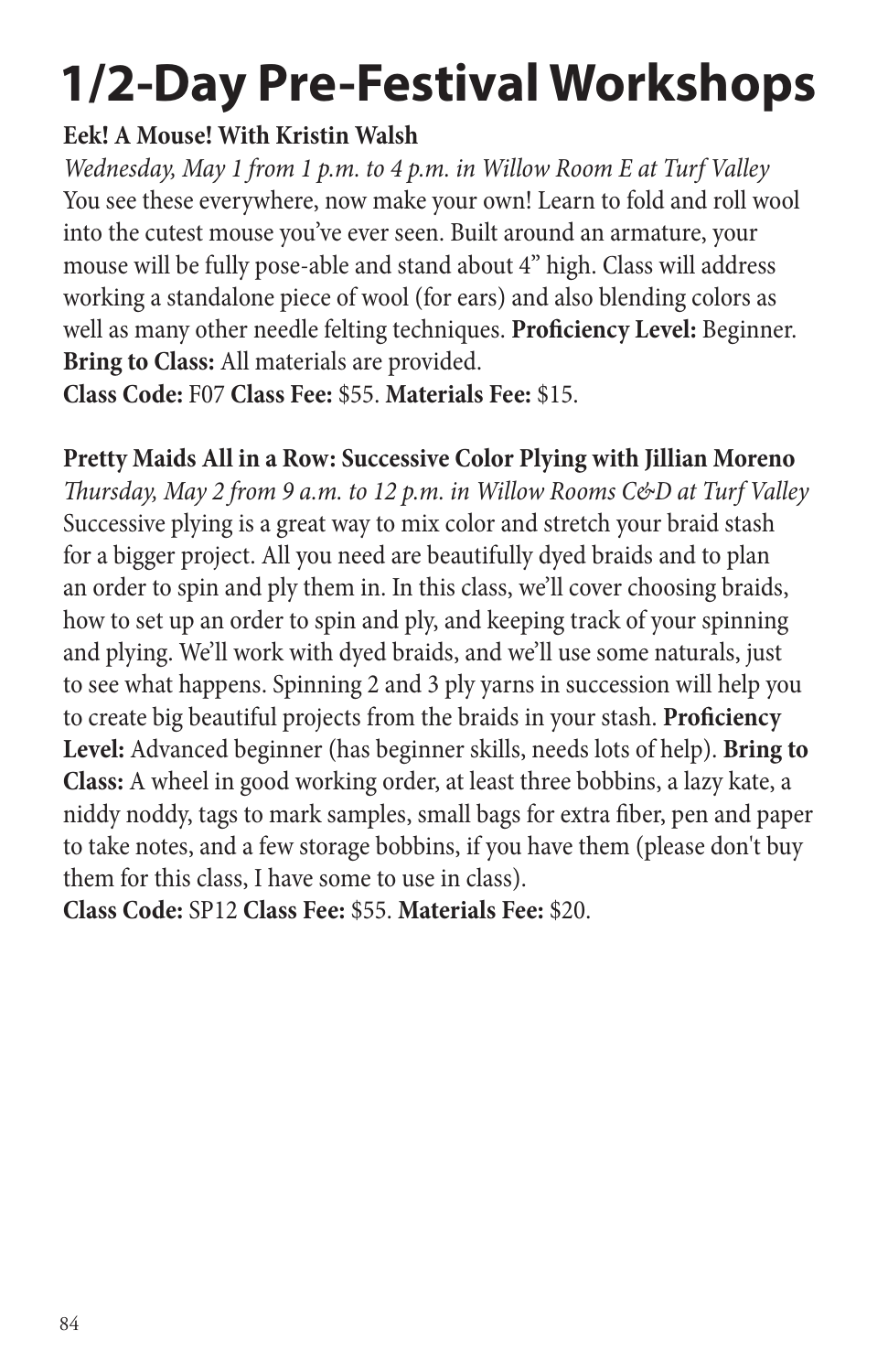### **Old Beginnings, New Ways with Judith MacKenzie**

*Thursday, May 2 from 9 a.m. to 12 p.m. in the Belmont Room at Turf Valley* In the beginning, there was, of course, thread! It's this magical little trick called spinning that gets us out of the cave and makes the world our home. In our time together, using another very clever Neolithic trick, we will learn to thigh spin yarns for knitting and weaving. You'll learn to spin dog hair on your leg, just as it was spun some 7,000 years ago, on the west coast of North America. Next, we'll look at spindle spinning fine cashmere as it was spun in Persia and India, some 3 thousand years ago. We'll spin silk from cocoons, (5,000 years ago) and a bit of beautiful flax. I'll bring along some lovely old fabrics and some pre-Columbian tools for you to see what simple tools and a willing heart can accomplish. **Proficiency Level:** Advanced beginner to expert. **Bring to Class:** Knitting needles to knit samples. Your favorite spindle if you have one or borrow one of Judith's. **Class Code:** SP13 **Class Fee:** \$55. **Materials Fee:** \$10.

#### **Oxford Punch Beginner Lamb with Kathy Donovan (Session 1)**

*Thursday, May 2 from 9 a.m. to 12 p.m. in the Home Arts Building at the Fairgrounds*

Have you wanted to try Oxford Punch Needle rug hooking? Join me for this basic introduction. It is simple for beginners and fun to do. We will be creating a quick little sheep on a horn board using hand dyed Checkmate wool rug yarn and the size 10 regular Oxford punch needle. We will finish the hanging sheep board in class. Kit will include pattern on monk's cloth, yarn and board. Frames and Punch needles will be available for class use and purchase. **Proficiency Level:** Beginner. **Bring to Class:** All materials are provided.

**Class Code:** R01 **Class Fee:** \$55. **Materials Fee:** \$15. *This class is also offered on Thursday afternoon.*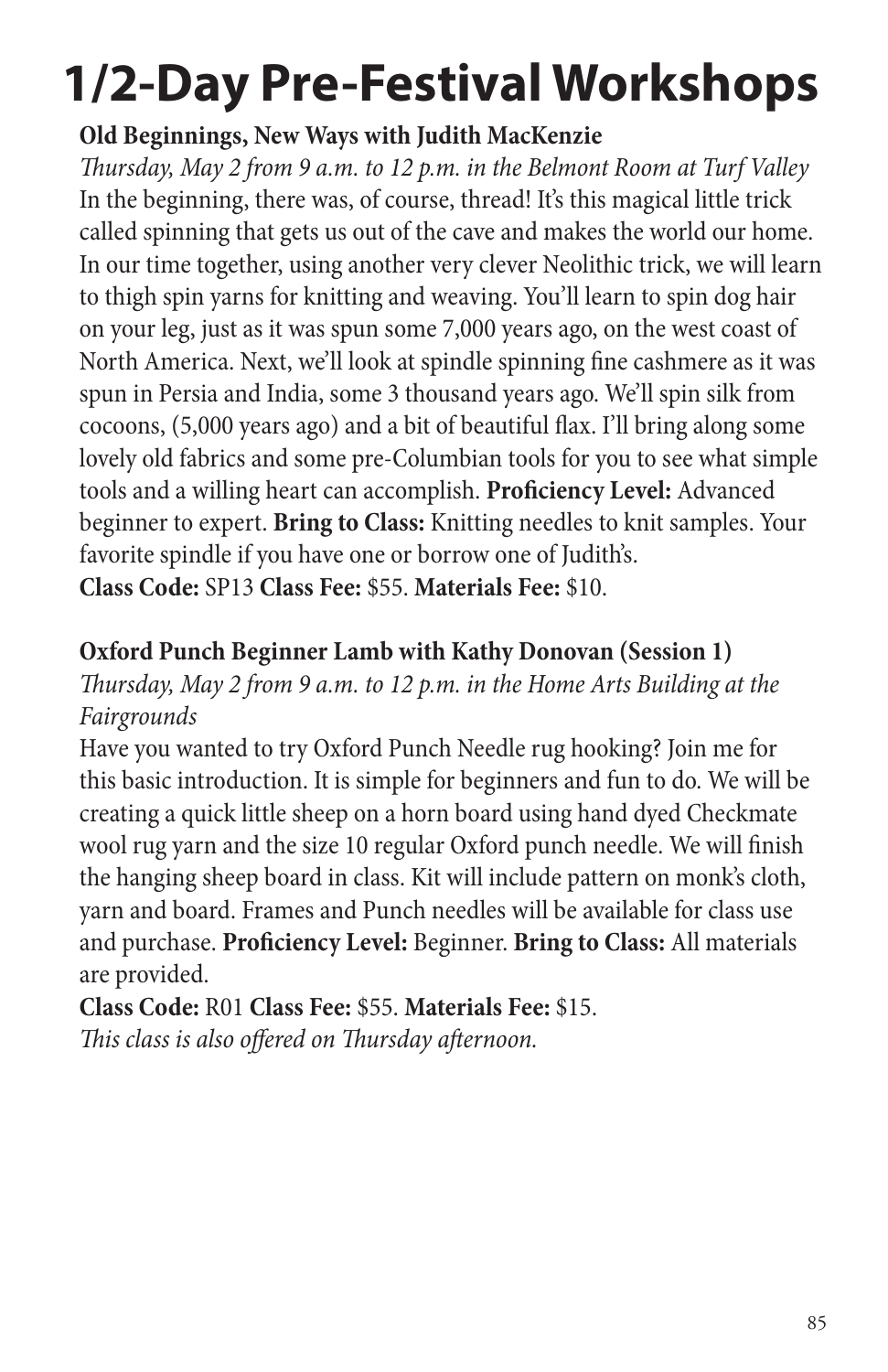#### **Cheaper by the Dozen: Twelve Ways to Spin Variegated Top with Jillian Moreno**

*Thursday, May 2 from 1 p.m. to 4 p.m. in Willow Rooms C&D at Turf Valley* How many ways are there to spin a variegated top? This class will demonstrate at least a dozen ways to work with variegated top. In this fast paced class we'll explore spinning variegated tops to combine and blend colors for stark contrast or beautiful subtlety. You'll learn ways to keep your yarn colors exactly the same as your fiber braid, and the how-tos of combining multiple variegated tops. This class will give you a better idea of how braid in hand looks after it's spun and knit. After this class you'll never look at your stash the same way again. **Proficiency Level:** Advanced beginner. **Bring to Class:** A wheel in good working order, at least three bobbins, a lazy kate, a niddy noddy, tags to mark samples, small bags for extra fiber, and pen and paper to take notes.

**Class Code:** SP14 **Class Fee:** \$55. **Materials Fee:** \$25.

### **Spinning Your Dream Yarns with Judith MacKenzie**

*Thursday, May 2 from 1 p.m. to 4 p.m. in the Belmont Room at Turf Valley* If you've ever said "I used to spin nice bulky yarn and I can't spin anything but sewing thread now!" or "Everything I spin looks the same", here is a simple spinning method that allows you and your wheel to work in harmony to spin the perfect yarn for the projects you have in your mind's eye. We'll look at diameter control and how to change our spinning style to get the yarn we need to create the cloth we want. **Proficiency Level:** Advanced beginner to expert. **Bring to Class:** Your spinning wheel and all its parts, even the ones you've never used. Extra bobbins and a lazy kate. **Class Code:** SP15 **Class Fee:** \$55. **Materials Fee:** \$10.

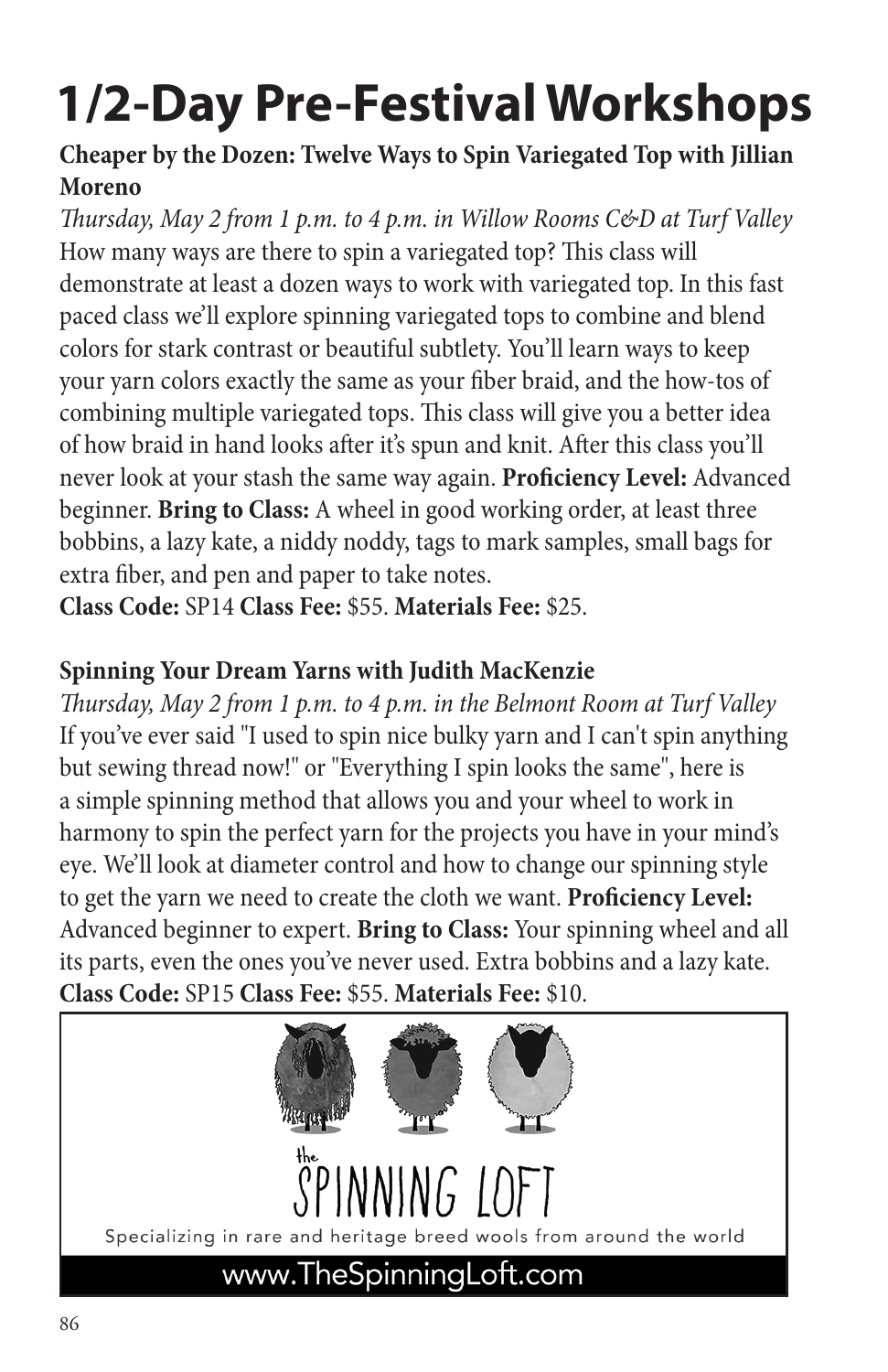**Oxford Punch Beginner Lamb with Kathy Donovan (Session 2)**

*Thursday, May 2 from 1 p.m. to 4 p.m. in the Home Arts Building at the Fairgrounds*

Have you wanted to try Oxford Punch Needle rug hooking? Join me for this basic introduction. It is simple for beginners and fun to do. We will be creating a quick little sheep on a horn board using hand dyed Checkmate wool rug yarn and the size 10 regular Oxford punch needle. We will finish the hanging sheep board in class. Kit will include pattern on monk's cloth, yarn and board. Frames and Punch needles will be available for class use and purchase. **Proficiency Level:** Beginner. **Bring to Class:** All materials are provided.

**Class Code:** R02 **Class Fee:** \$55. **Materials Fee:** \$15. *This class is also offered on Thursday morning.*

### **All the Singles Ladies: Spin and Knit Sensational Singles with Jillian Moreno**

*Friday, May 3 from 9 a.m. to 12 p.m. in Willow Rooms C&D at Turf Valley* Singles can be thin and gossamer or thick and lofty but any way you spin them they are quick and easy, if you know a few tricks. The secret to sound, non-biasing singles is in the twist with a little help from fiber choice, fiber preparation and finish. In this class learn about it all and you'll be able to pick and choose to make your perfect singles yarn. Think you're out of luck with color manipulation and singles? Come and see what color fun we can get up to with a singles. **Proficiency Level:** Advanced beginner (has beginner skills, needs lots of help). **Bring to Class:** A wheel in good working order, a niddy noddy, tags to mark samples, small bags for extra fiber, and pen and paper to take notes. If you have multiple whorls for your wheel, please bring your largest whorl to class.

**Class Code:** SP16 **Class Fee:** \$55. **Materials Fee:** \$25.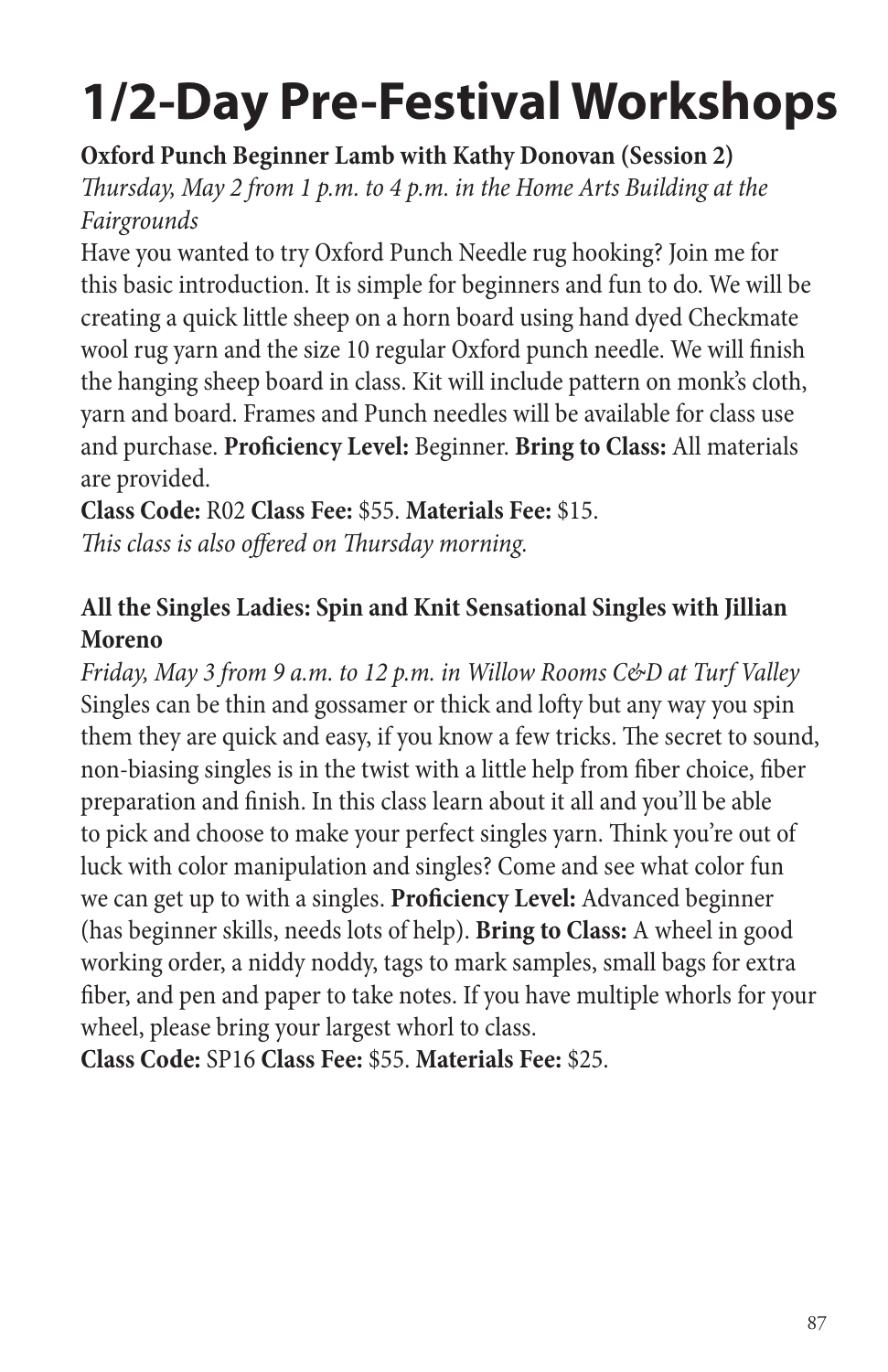### **Marled, Heathered, and Flecked: Blending Effects with Emily Wohlscheid**

*Friday, May 3 from 9 a.m. to 12 p.m. in the Temmara Room at Turf Valley* Spinning the yarn you desire starts with selecting your fibers. A greater understanding of how effects occur while spinning can be found by first understanding how to blend for them. You control the process from start to finish by selecting fibers that will contrast with each other well to create a beautiful marled effect, mingle in a subtle faceted blend for a nice heathered result, or filled with textured threads, noils, and neps for a flecked tweed yarn. Come explore the possibilities of how blending your own fibers can help you achieve spinning the yarns of your dreams! **Proficiency Level:** Suitable for all. **Bring to Class:** (Optional) A drum carder (instructor will have several for student use). **Class Code:** SP17 **Class Fee:** \$55. **Materials Fee:** \$25.

### **Light and Shadow: Hand Carding Tints, Tones and Shades with Jillian Moreno**

*Friday, May 3 from 1 p.m. to 4 p.m. in Willow Rooms C&D at Turf Valley* Tints, tones and shades are stealth colors. Often overlooked in favor of their bright cousins, they fill out the color wheel with their ethereal lights, earthy mid-tones, and smoky darks. In this class we will work hand carding solid colors with black, white and grey to make spectacular tints, tones and shades. In this class you'll make custom colors and colorways by adding neutrals to transform plain color, and learn how to keep track and repeat them. Finally we'lll spin our carded colors to see how the colors change and bloom when they are spun. **Proficiency Level:** Advanced beginner. **Bring to Class:** A wheel in good working order, at least three bobbins, a lazy kate, a niddy noddy, tags to mark samples, small bags for extra fiber, pen and paper to take notes, hand cards that you are comfortable with using, and a small digital scale, if you have one.

**Class Code:** SP18 **Class Fee:** \$55. **Materials Fee:** \$20.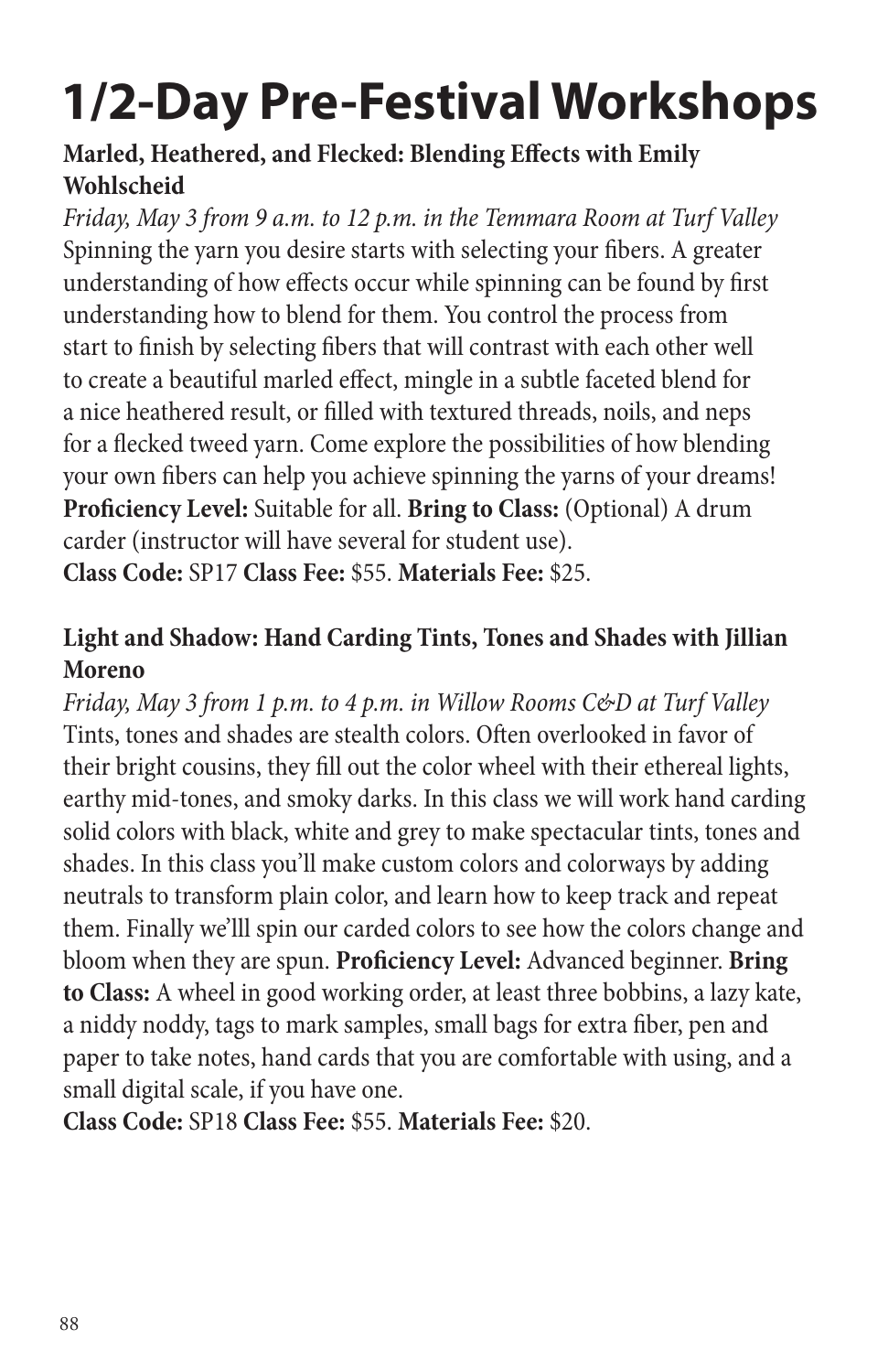### **Blended Stripes and Gradients with Emily Wohlscheid**

*Friday, May 3 from 1 p.m. to 4 p.m. in the Temmara Room at Turf Valley* Achieving a subtle color shift whether as a gradient or a stripe can be crucial both in yarn design and wet felting. Using the drum carder and the blending board, students will immerse themselves in the blending process to create batts that beautifully merge contrasting colors from one to the next as well as a the more nuanced flow of a true gradient or ombre blend. Adding textures and effect fibers in addition to how to create punis and rolags for varying sizes of color repeats will also be covered. **Proficiency Level:** Suitable for all. **Bring to Class:** (Optional) A drumcarder or blending board (instructor will have several for student use).

**Class Code:** SP19 **Class Fee:** \$55. **Materials Fee:** \$20.

### **Warping Party with Liz Gipson**

*Friday, May 3, from 5 p.m. to 7 p.m. in Shed #2 at the Howard County Farm Heritage Museum*

If you are looking for assistance and fun while warping your rigid heddle loom for a project or a workshop, this is your opportunity to attend a gettogether where students can hang out while they warp and Liz will be on hand to help. **Proficiency Level:** Beginner. **Bring to Class:** Rigid-heddle loom with rigid heddle; appropriate yarn for warping your loom based on your specific project.

**Class Code:** W04 **Class Fee:** \$55. **Materials Fee:** None.

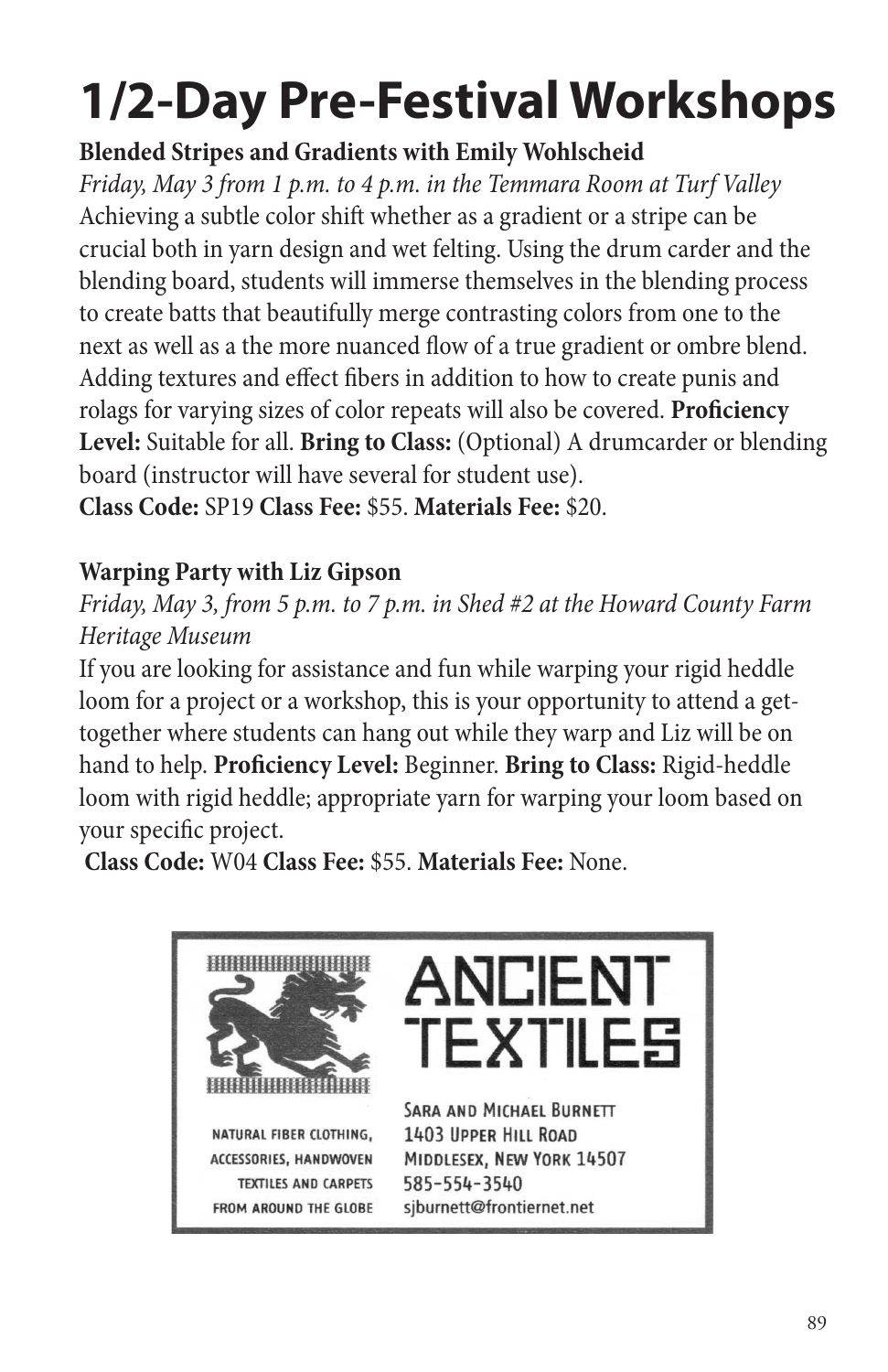#### **Pick Up Power with Liz Gipson**

*Saturday, May 5 from 8:30 a.m. to 3:30 p.m. in Shed #2 at the at the Howard County Farm Heritage Museum*

Think that plain weave is all you can do on a rigid-heddle loom? Meet the pick-up stick! With this simple tool, you can create patterns galore. Learn how to make weft and warp floats and how to combine them. In this class, you will weave a scarf that highlights five fun pick-up patterns. Previous weaving experience required; students need to start the workshop with a pre-warped loom. **Proficiency Level:** Advanced beginner to intermediate. **Bring to Class:** Rigid heddle loom with at least a 9" weaving width; 10 dent rigid heddle; pick-up stick at least 10" long; shuttle. Optional: scissors, tape measure, tapestry needle. **Homework:** Come to class with your loom warped as follows: Warp 222 yd; Weft 195 yd; Warp Ends 89; Warp Length 90" (includes 22"for loom waste and fringe); Width In Reed 9". Warp so that you start and end with a yarn in a slot. I recommend selecting a warp color of your choice and using white as your weft. This will allow you to more easily see the patterns. Yarn to be used: "Zooey" from Juniper Moon Farm; 284 yd per 3.52 oz (100gr) ball; 60% cotton/40% linen; 2 balls in 2 colors. OPTIONAL: Warping can be done in the Friday evening Warping Party workshop; see page 88 for more details.

**Class Code:** W05 **Class Fee:** \$110. **Materials Fee:** None.

#### **Norwegian Mittens with Beth Brown-Reinsel**

#### *Saturday, May 5 from 8:30 a.m. to 3:30 p.m. in the Fair Office at the Fairgrounds*

Learn the special details of Norwegian mitten construction by knitting a mitten in two colors, circularly on double-pointed needles. Learn the Norwegian Purl, work a striped ribbing without the odd color bumps that usually show in ribbing, create seam stitches, the classic Norwegian thumb gusset, work different patterning for the front and palm, and the pointed tip shaping at the end of the mitten. In addition, yarn dominance and three knitting styles for color stranding will be presented (knitting with two yarns in the right hand or left hand, and one yarn in each hand). Designing will be discussed. **Proficiency Level:** Intermediate. **Bring to Class:** For adult size, 3 oz each of 2 colors of worsted weight yarn and one set each of dp needles size 4 (3.5mm) for ribbing, and 6 or 7 (4.0-4.5mm) for mitten body. For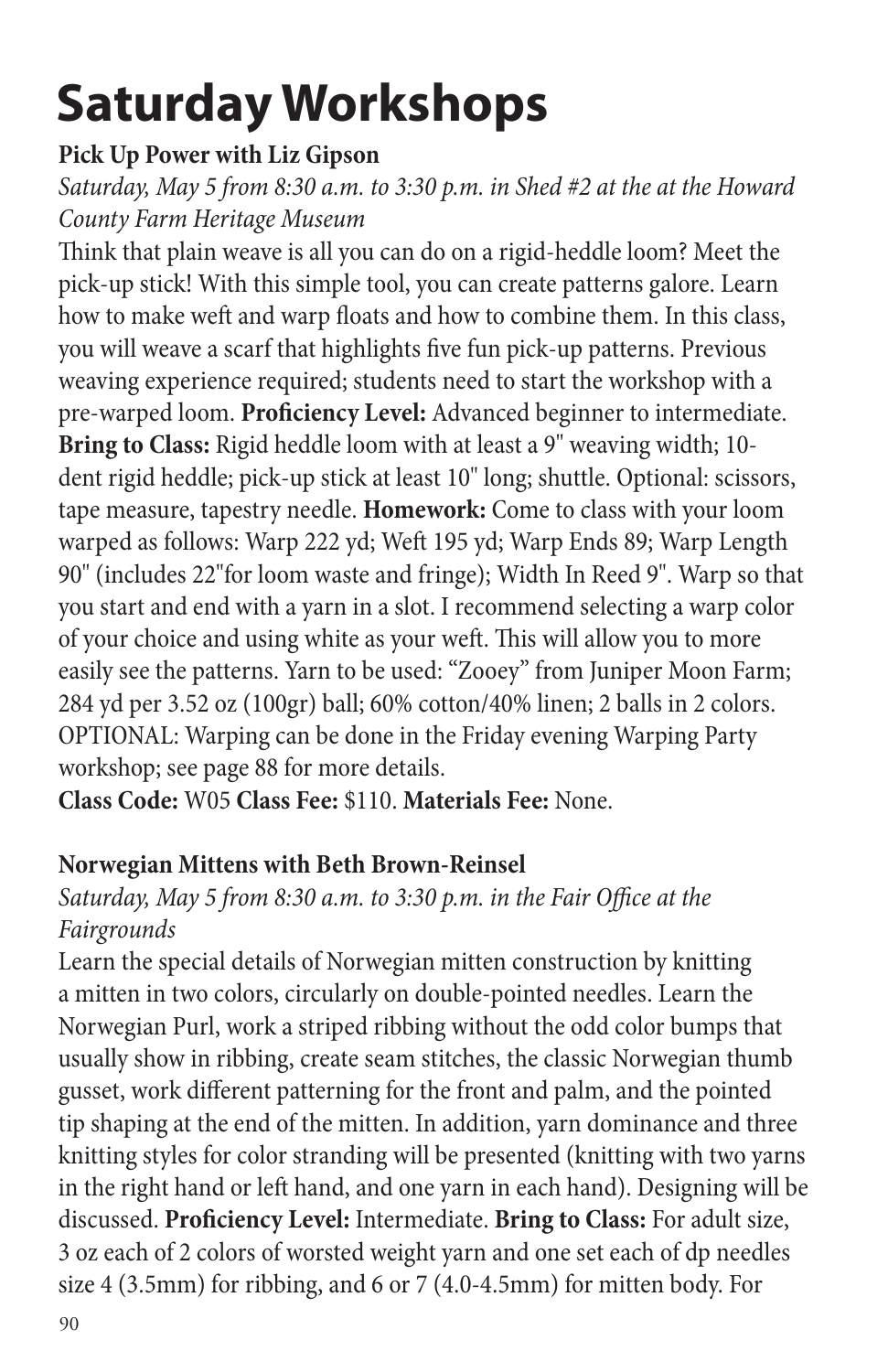large child size, 3 oz. each of 2 colors of DK weight yarn and one set each of dp needles size 3 (3.25mm) for ribbing, and 4 or 5 (3.5-3.75mm) for mitten body. Tapestry needle, stitch markers, sticky notes or magnetic board for reading the charts. **Homework:** Cast on 40 sts with main color. Join and work k2, p2 ribbing for 10 rounds. Leave on needles, do not break yarn. The remainder of the cuff will be worked in class.

**Class Code:** K08 **Class Fee:** \$110. **Materials Fee:** \$3.

#### **Teach Your Old Wheel Some New Tricks with Maggie Casey**

*Saturday, May 4 from 8:30 a.m. to 11:30 a.m. in the Schoolhouse at the Howard County Farm Heritage Museum*

It is always the wheel, not the spinner (well, maybe not always, but a lot of the time). Sometimes just the smallest adjustment to your wheel can make a world of difference. Because wheels, like people, need a little TLC, we will start the session by cleaning and oiling and adjusting our wheels. When the wheels are tuned up and happy, we will play some tricks with them to make them more responsive. Sometimes all it takes is a new drive band or an adjustment here or there to let your wheel do things you didn't know it could do. **Proficiency Level:** Advanced beginner. **Bring to Class:** Spinning wheel with all its parts; lazy kate, and at least 3 bobbins. **Class Code:** SP20 **Class Fee:** \$55. **Materials Fee:** \$10.

#### **Sheep Breeds Barn Walkabout (Saturday Morning) with Deborah Robson**

*Saturday, May 4 from 8:30 a.m. to 10:30 a.m. Meet in front of the Fair Office at the Fairgrounds*.

With Deb Robson, author of *The Fleece and Fiber Sourcebook* and *The Field Guide to Fleece* as your guide, take a walking tour of the sheep barns at the Festival. Deb will highlight at least 12 breeds (based on past experience, likely many more); will help us learn to identify them by pointing out physical characteristics; and will discuss the properties of their fiber. Class size will be limited in order to be able to move through the barns smoothly as a group without interrupting the shepherds' work.

**Proficiency Level:** Suitable for all. **Bring to Class:** Notebook. Please wear comfortable shoes and dress for the weather.

**Class Code:** SP21 **Class Fee:** \$55. **Materials Fee:** None.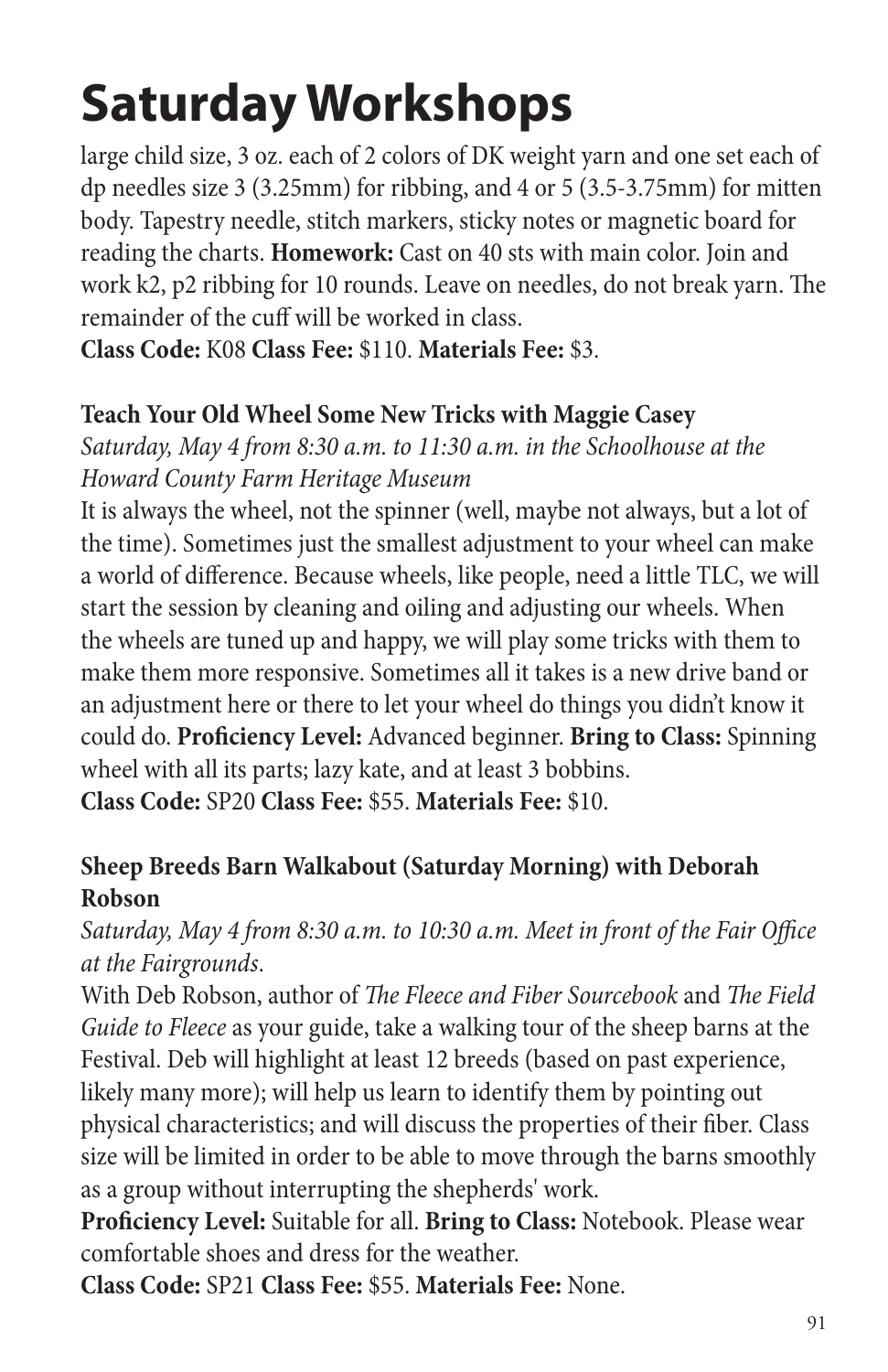### **Indigo Shibori 101 with Jackie Ottino (Session 1)**

*Saturday, May 4 from 8:30 a.m. to 11:30 a.m. in the Blacksmith Shed at the Howard County Farm Heritage Museum*

Shibori is the traditional Japanese art of shaped resist, creating beautiful patterns with Indigo on cloth. In this quickie workshop we will cover some tried and true methods of clamping and tying and create a set of cloth napkins to take home. We will create an indigo vat and learn how to read it and adjust for proper dye takeup. **Proficiency Level:** Beginner (total novice and eager to learn). **Bring to Class:** PLEASE BRING 4 large clamps, a set of spring clothespins, dishwashing gloves and any other desired resist items you would like. You may also bring 1/2 pound of CLEAN personal items for the dyepot (e.g., 2 skeins of yarn, a shirt, 8 oz of fiber). There is often excess dye to use up.

**Class Code:** D04 **Class Fee:** \$55. **Materials Fee:** \$25. *This class is also offered on Saturday afternoon.*

### **English Longdraw vs. American Longdraw with Maggie Casey**

*Saturday, May 4 from 1 p.m. to 4 p.m. in the Schoolhouse at the Howard County Farm Heritage Museum*

What is the difference between English longdraw (double drafting) and American longdraw? It depends. We will spin wool and cotton both ways and you can see the difference between the two techniques and add another drafting method to your spinning repertoire. **Proficiency Level:** Advanced beginner. **Bring to Class:** Spinning wheel with all its parts. **Class Code:** SP22 **Class Fee:** \$55. **Materials Fee:** \$10.

### **Indigo Shibori 101 with Jackie Ottino (Session 2)**

### *Saturday, May 4 from 1 p.m. to 4 p.m. in the Blacksmith Shed at the Howard County Farm Heritage Museum*

Shibori is the traditional Japanese art of shaped resist, creating beautiful patterns with Indigo on cloth. In this quickie workshop we will cover some tried and true methods of clamping and tying and create a set of cloth napkins to take home. We will create an indigo vat and learn how to read it and adjust for proper dye takeup. **Proficiency Level:** Beginner (total novice and eager to learn). **Bring to Class:** PLEASE BRING 4 large clamps, a set of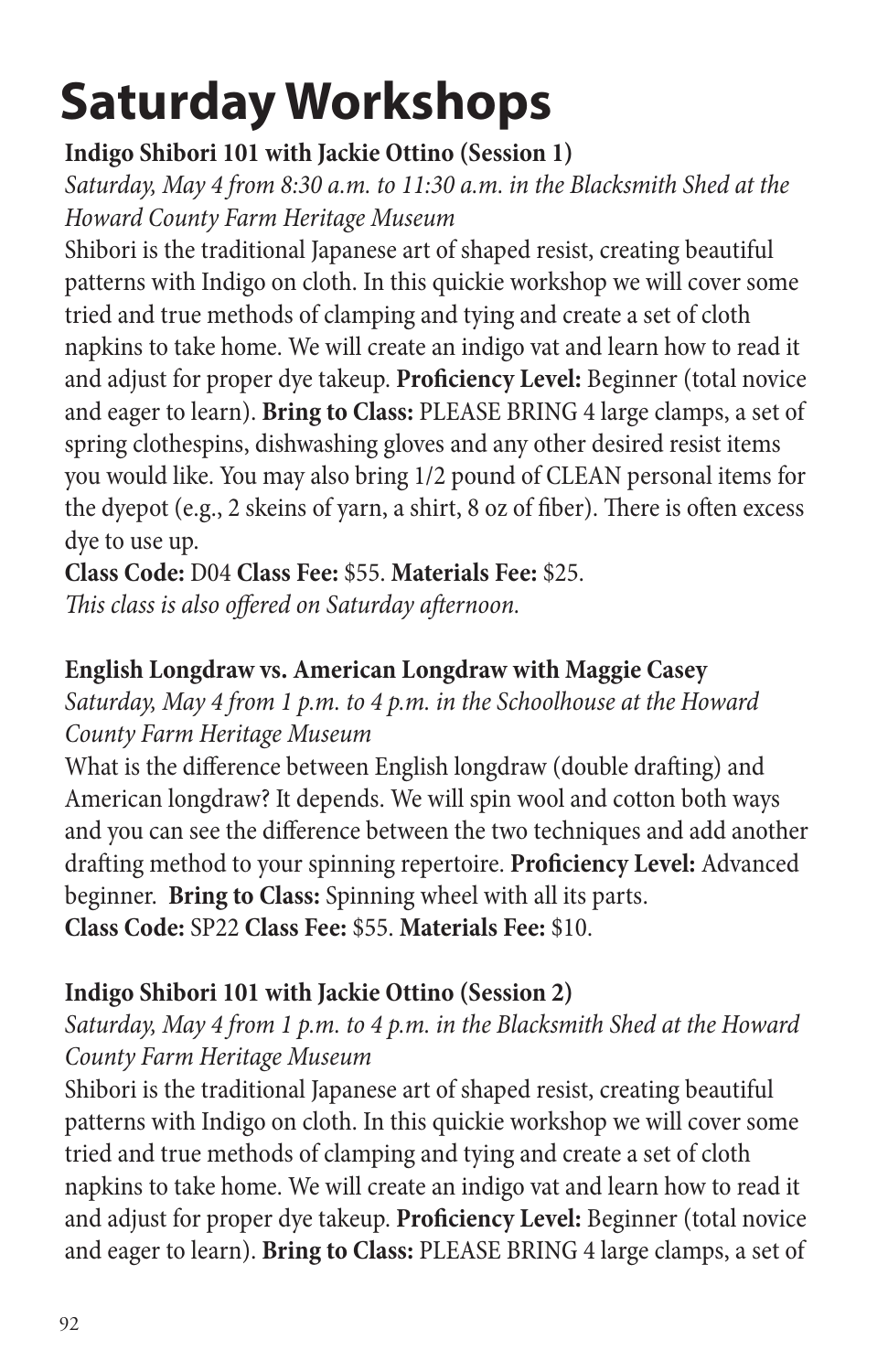spring clothespins, dishwashing gloves and any other desired resist items you would like. You may also bring 1/2 pound of CLEAN personal items for the dyepot (e.g., 2 skeins of yarn, a shirt, 8 oz of fiber). There is often excess dye to use up.

**Class Code:** D05 **Class Fee:** \$55. **Materials Fee:** \$25. *This class is also offered on Saturday morning.*

# **Sunday Workshops**

**Sheep Breed Walkabout (Sunday Morning) with Judith MacKenzie** *Sunday, May 5 from 9 a.m. to 11 a.m. Meet in front of the Fair Office at the Fairgrounds.*

With Judith MacKenzie as your guide, take a walking tour of the sheep barns at the Festival. Judith will highlight a number of sheep breeds, will help you learn to identify them by pointing out physical characteristics, and will discuss the properties of their fiber. **Bring to Class:** Notebook. Wear comfortable shoes and dress for the weather.

**Class Code:** SP23 **Class Fee:** \$55. **Materials Fee:** None.

### **Nupp Secrets; The Jewel of Haapsalu Lace with Nancy Bush**

*Sunday, May 5 from 9 a.m. to 12 p.m. in the Fair Office at the Fairgrounds* There is a fascination surrounding the Estonian lace technique of the nupp (bud or button in Estonian). In this class, you will learn how to make the perfect nupp, how to correct problems with them, how to troubleshoot when making them, and some very unique ways to use them. You will have a whole new appreciation of the nupp upon completion of this class! **Proficiency Level:** Intermediate. **Bring to Class:** Set of 10" single point needles US #3 (3.25mm) as well as the usual knitting supplies. Students should also bring a metal board with magnets or something similar for reading and keeping track of their charts.

**Class Code:** K09 **Class Fee:** \$55. **Materials Fee:** \$18.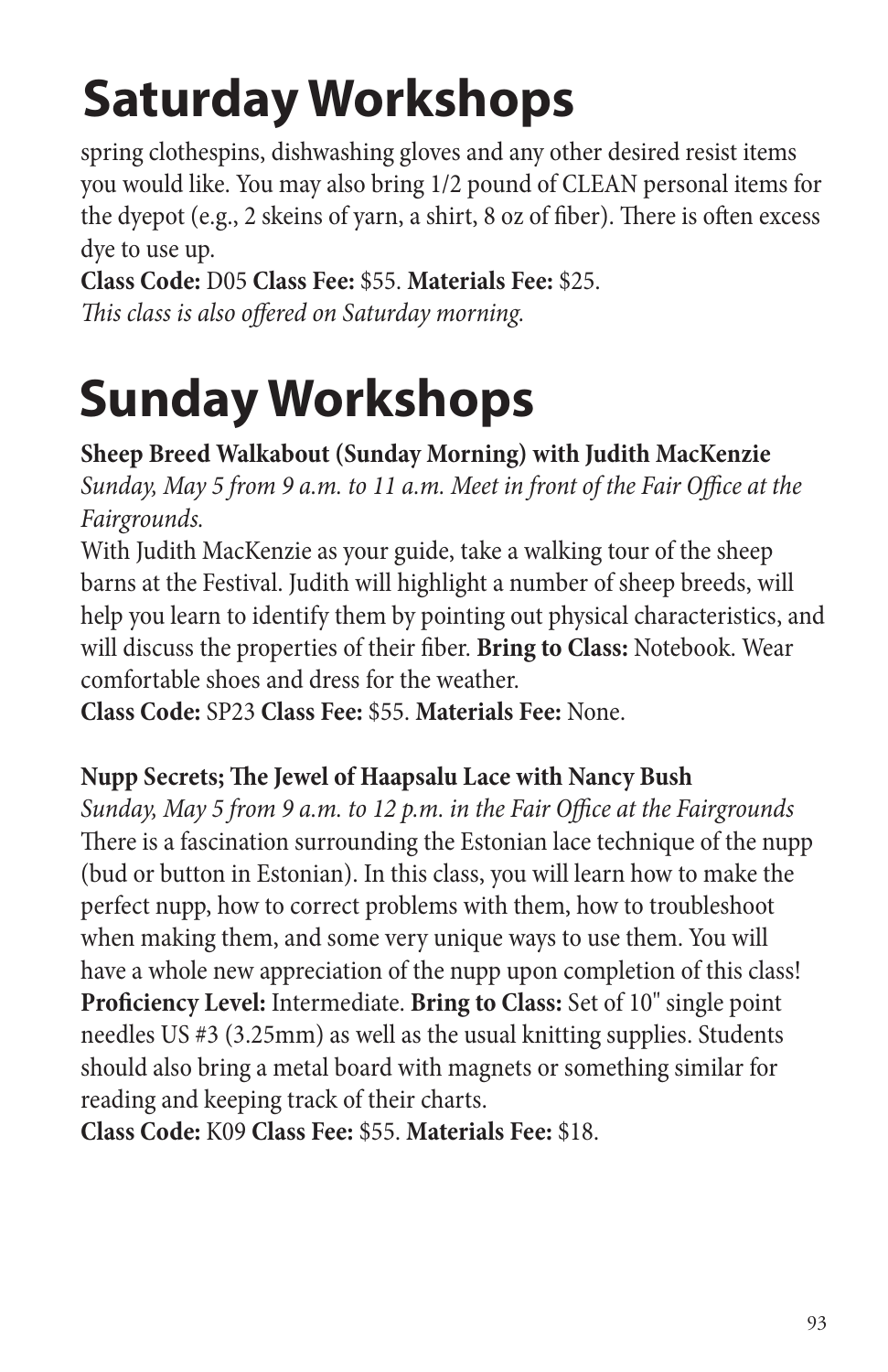# **Sunday Workshops**

### **Nordic Color —Roositud, An Inlay Technique from Estonia with Nancy Bush**

*Sunday, May 5 from 1 p.m. to 4 p.m. in the Fair Office at the Fairgrounds* Estonians use a special inlay technique for decorating gloves and socks similar to embroidery but worked right into the knitting. By knitting a sample, students will learn how to read the charts and work this unique and colorful embellishment. **Proficiency Level:** Intermediate. **Bring to Class:** Set of five US #3 (3.25mm) or US #4 (3.5mm) double pointed needles as well as the usual knitting supplies. Students should also bring a metal board with magnets or something similar for reading and keeping track of their charts.

**Class Code:** K10 **Class Fee:** \$55. **Materials Fee:** \$18.

### **Sheep Breeds Barn Walkabout (Sunday Afternoon) with Deborah Robson**

*Sunday, May 5 from 1:30 p.m. to 3:30 p.m. Meet in front of the Fair Office at the Fairgrounds*.

With Deb Robson, author of *The Fleece and Fiber Sourcebook* and *The Field Guide to Fleece* as your guide, take a walking tour of the sheep barns at the Festival. Deb will highlight at least 12 breeds (based on past experience, likely many more); will help us learn to identify them by pointing out physical characteristics; and will discuss the properties of their fiber. Class size will be limited in order to be able to move through the barns smoothly as a group without interrupting the shepherds' work. **Proficiency Level:**  Suitable for all. **Bring to Class:** Notebook. Please wear comfortable shoes and dress for the weather.

**Class Code:** SP24 **Class Fee:** \$55. **Materials Fee:** None.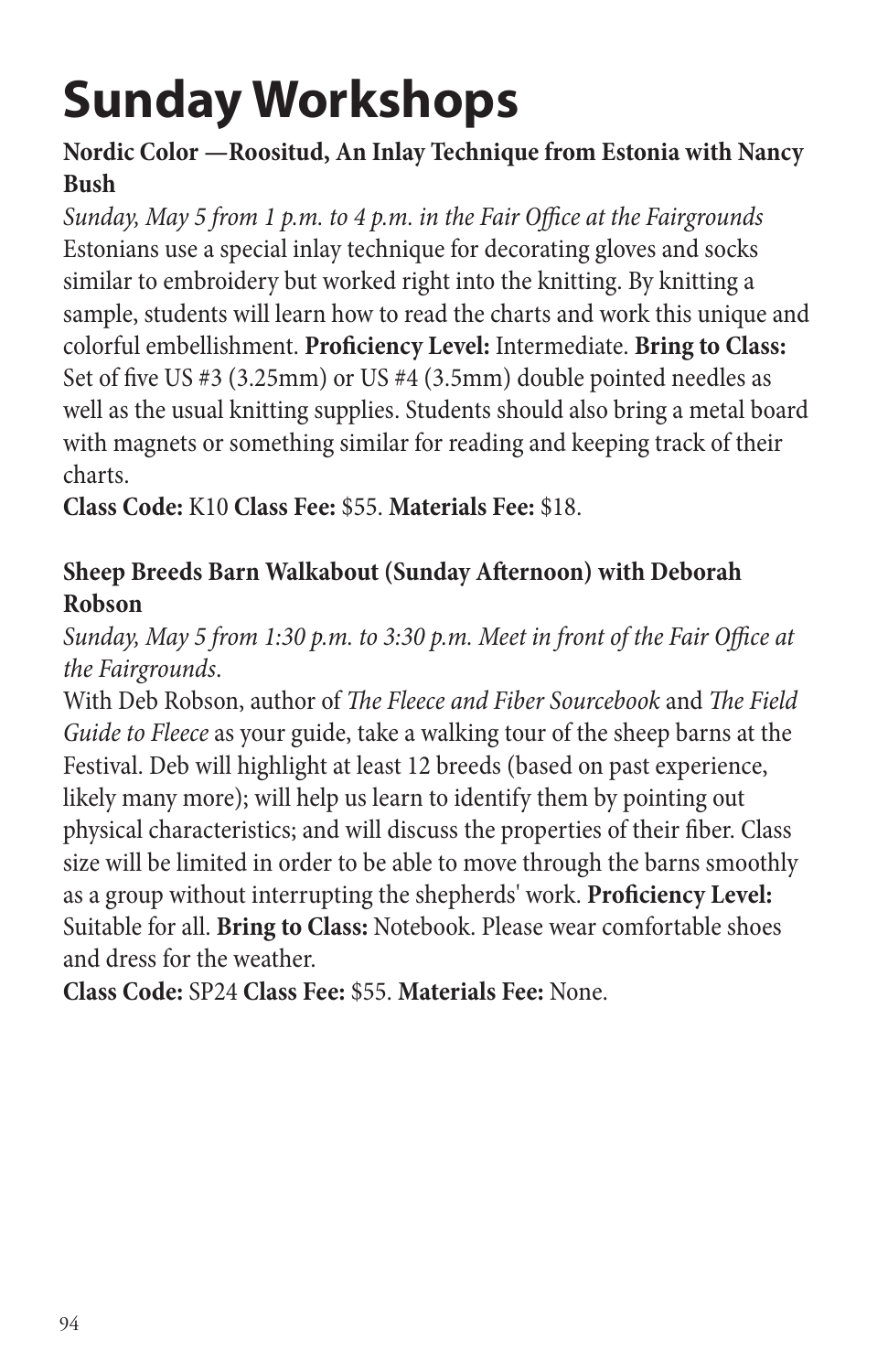### **Sunday Lecture**

**A Close Look at Wool from a Fiber Geek's Perspective with Deb Robson** *Sunday, May 5 from 11 a.m. to 12 p.m. in the 4-H Hall at the Fairgrounds* If you tried to make wool in a lab (and people certainly have attempted this), you could not succeed. The physical and chemical properties of wool can be partially imitated but cannot be replicated. Come learn, through a discussion of the science of wool, why this fiber, in all its varieties, is pretty close to magical.

*A Note From Deb: I love all fibers, but I'm especially intrigued by wool. I keep circling back to it because its properties are almost unbelievable – and not quite predictable, in part because it occurs in so many different varieties. Wool is one of the foundations of civilization, and, I believe, can be one of its salvations. We'll take a close look at wool's structure, its chemical and physical properties, and its behavior in our yarns and finished fabrics. I'll touch on why some wools have bounce and others don't; why some is delightfully soft and vulnerable to wear, while some is tough-feeling and sturdy enough to withstand steady abrasion over years; why some felts or pills and some doesn't (which has a lot to do with both the fiber and the yarn structure). I'll talk about what wools are available to fiber folk now, and why we serve our craft well not only to use those wools but to ask suppliers to give us even more options. When we push the boundaries of what we know about wool, we also push the boundaries of what we think our crafts are, or can be. A lot of what I say about wool applies to any fiber, but, well, wool has it all!* **Class Fee:** \$5, payable at the door on a first come, first serve basis.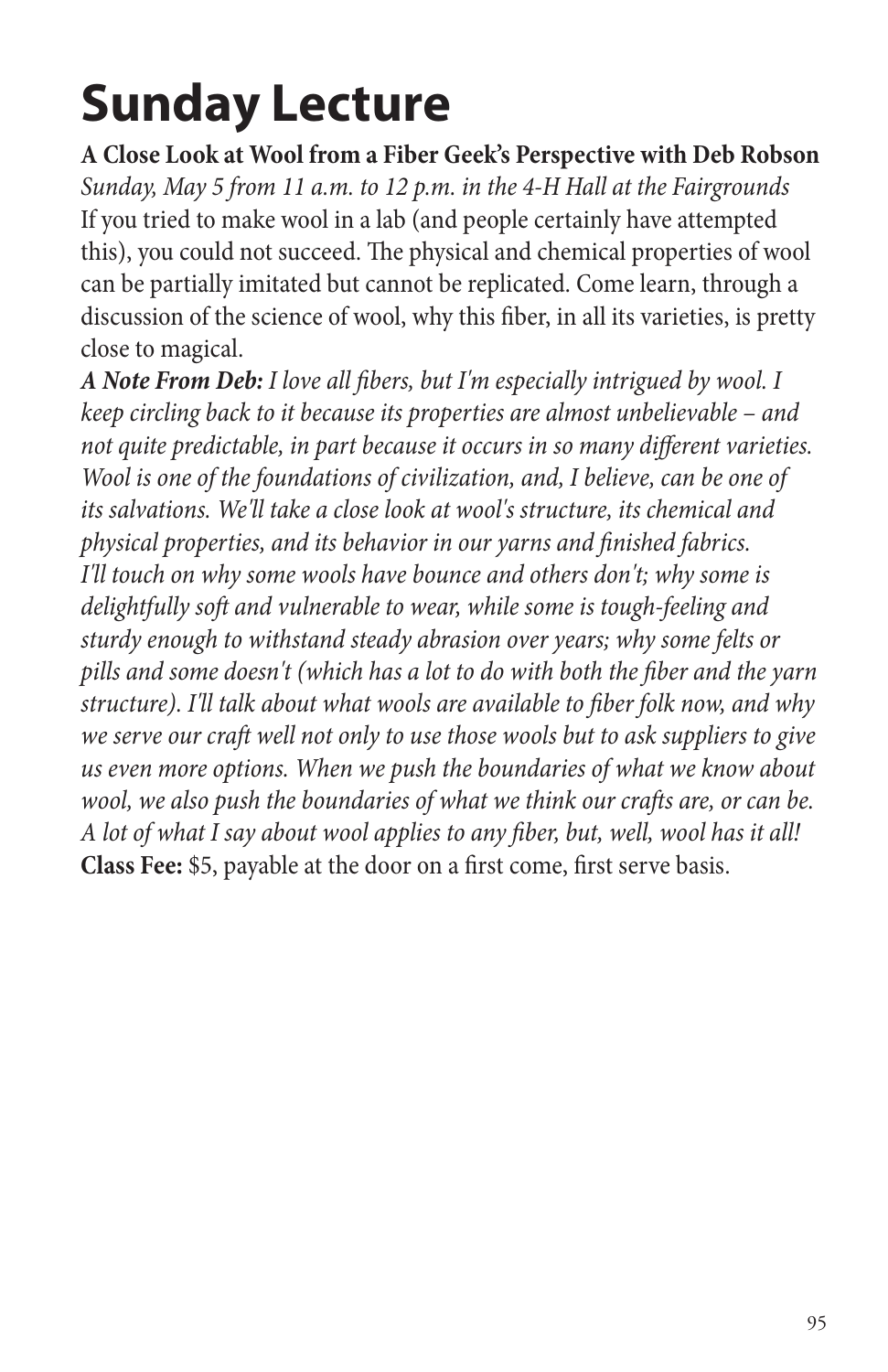**Patti Barker** has been creating and teaching Nuno felt for over ten years. In addition to private classes, she is honored to have taught at the Southeast Animal Fiber Fair in Asheville, North Carolina in 2012 and 2013, as well as Black Sheep Gathering in Eugene, Oregon in 2014, 2015 and 2016. Patti completed her BA Degree from Western Washington University in 2017. Patti says, "My heart has been captured by the world of wearable art. My exhibition work continues to evolve as I strive to stay relevant as an artist". View more of her work at www.pattibarker.com

**Beth Brown-Reinsel** has been passionately teaching historic knitting workshops nationally, as well as internationally, for 30 years. She examines historic knitting in museums to understand old techniques, motifs, and garment construction to incorporate into her workshops, patterns, and books. Beth sees teaching knitters as a privilege and her teaching style is warm, calm, and encouraging. Her comprehensive handouts, wellknown for their clarity, usually include photos, technique boxes and theory sidebars. Her book *Knitting Ganseys* has been deemed a classic, and the new expanded edition was released in 2018. She has made three DVDs: *Knitting Ganseys with Beth Brown-Reinsel*, *Color Stranded Knitting Techniques*, and *Sanquhar Gloves with Beth Brown-Reinsel*, as well as creating a class for Craftsy. Her articles and designs have appeared in all the major US magazines, as well as *The Knitter*, a magazine of the UK. She continues to design for her own pattern line, Knitting Traditions. Beth's website, blog, and email newsletter can be found at www.knittingtraditions. com. She lives in Vermont and loves winter in New England!

**Nancy Bush** has a passion for traditional knitting techniques and ethnic knitting patterns. She has a degree in Art History and did post–graduate studies in color design and weaving in San Francisco and Sweden. Her main focus of study has been the traditional knitting of Estonia and she has traveled there extensively. She teaches workshops in the United States and abroad, is the author of *Folk Socks* (1994), *Folk Knitting in Estonia* (1999), *Knitting on the Road, Socks for the Traveling Knitter* (2001), *Knitting Vintage Socks* (2005), and *Knitted Lace of Estonia: Techniques, Patterns, and Traditions* (2008), all published by Interweave Press. She lives in Utah, on the western slope of the Rocky Mountains.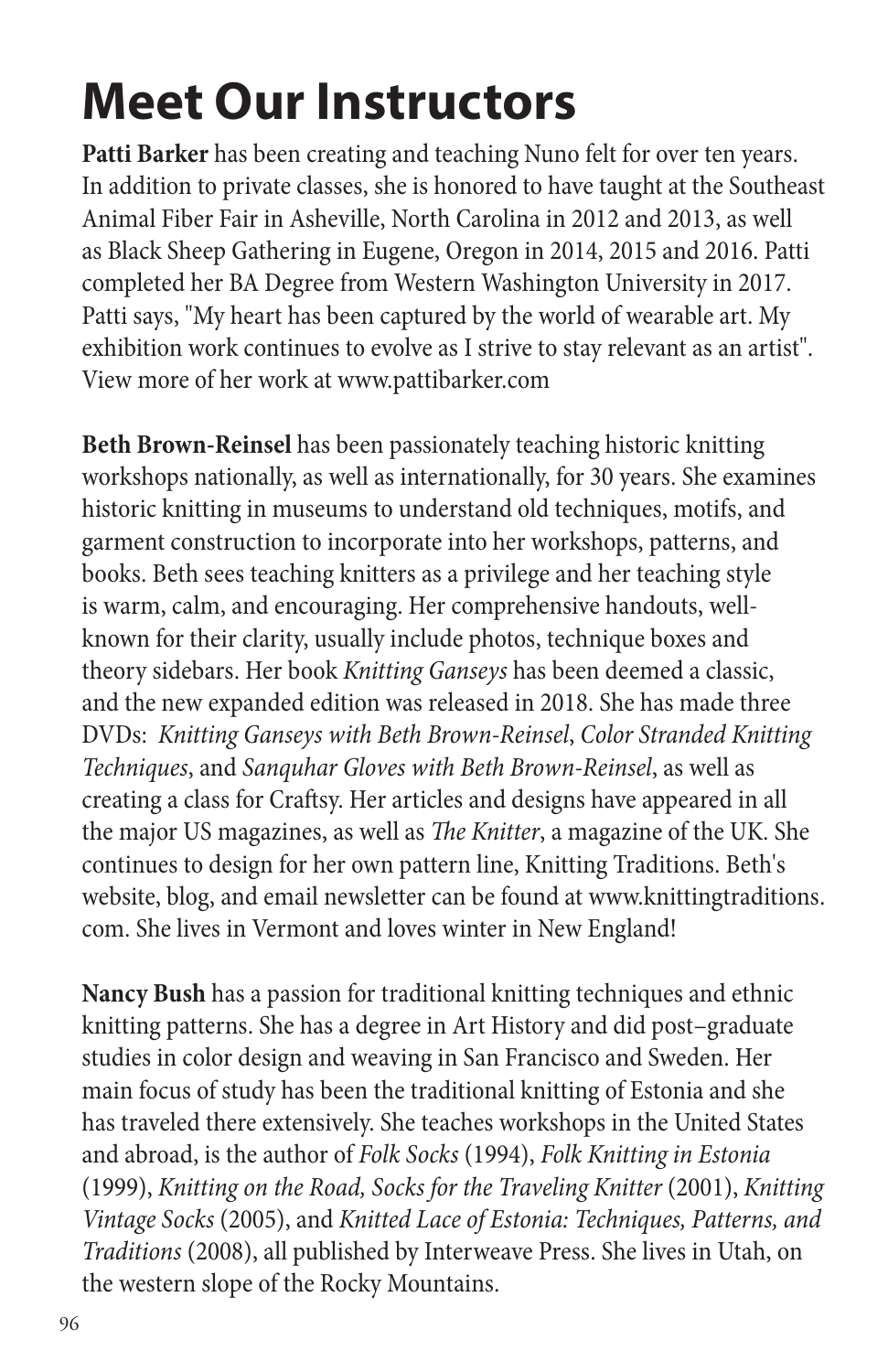**Maggie Casey** is co-owner of Shuttles, Spindles & Skeins in Boulder, Colorado. She has been addicted to spinning for more than 30 years. Some people have wine cellars, she has a fleece basement. She holds Part 1 of HGA's Certificate of Excellence in Handspinning. Maggie teaches spinning at Shuttles, PLY Away, the Estes Park Wool Market, Maryland Sheep & Wool Festival, Harrisville Designs, John C. Campbell Folk School, Yarn Fest, and guild programs around the country. She has been a Skein judge at the Taos Wool Festival, Estes Park Wool Market, Colorado State Fair, and Convergence 2004. She is the author of S*tart Spinning, Everything You Need to Know to Make Great Yarn*, an Interweave Press e-book. Her DVDs include *Start Spinning*, *Getting Started on A Drop Spindle*, and *Big and Lofty Yarns*.

**Kathy Donovan**, founder of Checkmate Farm, raises heritage Karakul sheep. Kathy's passions are sheep raising and teaching the Oxford punch needle method of rug hooking. She creates and hand dyes rug yarn from her "rug" sheep whose fiber has been known for Persian carpets for centuries. She teaches on her farm and fiber festivals to share this easy, fast and fun Oxford punch rug hooking method!

**Gretchen Frederick** and **Kathy Reed**, both partners in Solitude Wool, developed an idea for knitters to explore differences in the wool of different breeds of sheep plus learn and share with others online. Deborah Robson joined them, bringing her expertise and love of breeds along with information and interaction. All three are coming together to bring the project into a day long, hands-on experience. Gretchen is a shepherd, dyer, spinner, weaver and one of the founding partners of Solitude Wool, a small batch, wool yarn company in Loudoun County, Virginia. Kathy, who joined Solitude Wool as a partner in 2018, is also a shepherd. Kathy brings a greater level of knitting expertise to the group and is a Certified Knitting Teacher. Since its' founding in 2006, Solitude Wool has created over 50 different breed-specific yarns with fleeces from their own flocks or sourced from small farms within the Chesapeake fibershed.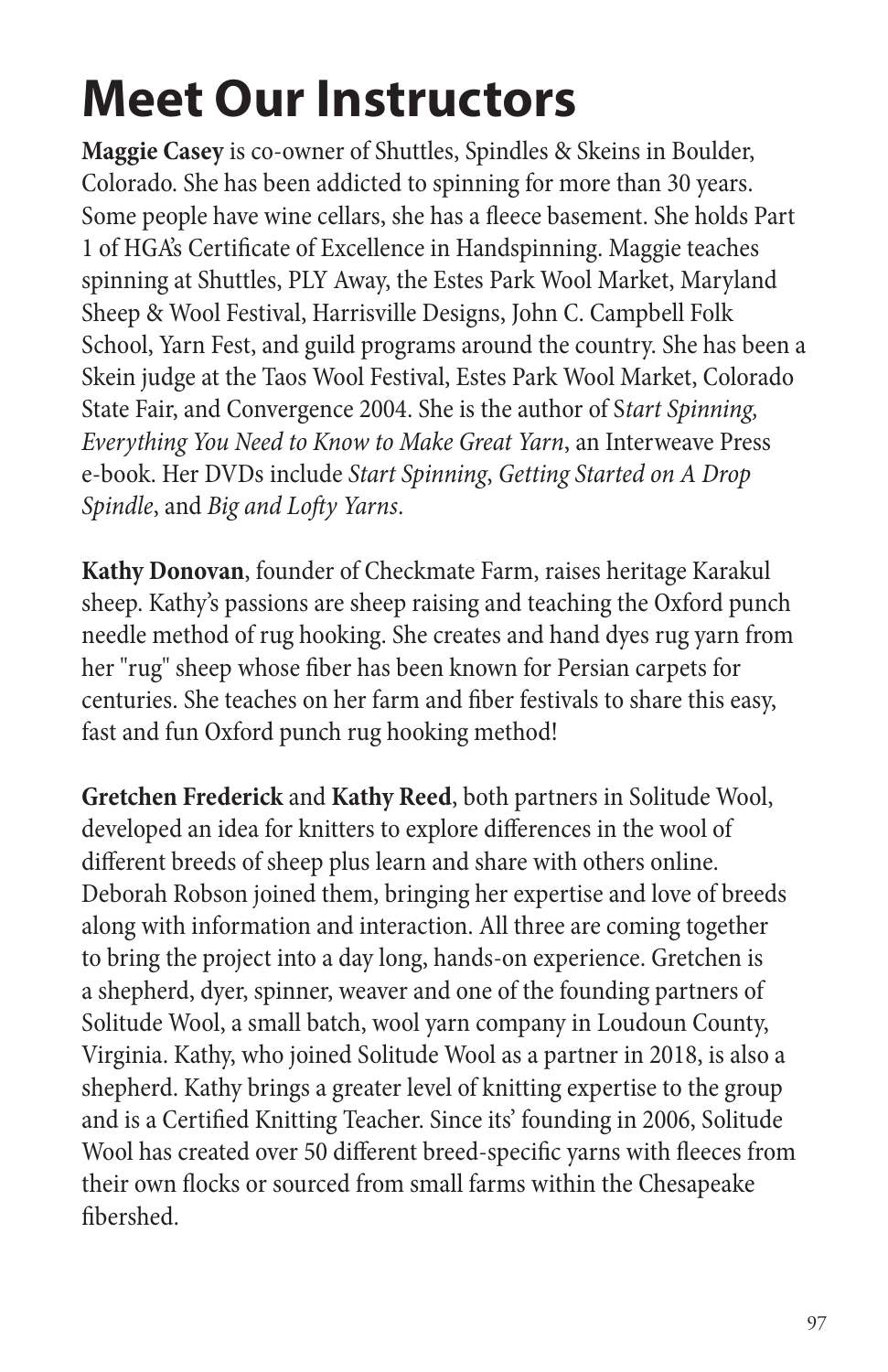**Liz Gipson**, smitten by small looms and big plans, is writer, weaver, and teacher. She is passionate about sharing know-how that helps folks discover the warped side of yarn. She hosts Yarnworker.com and associated Yarnworker School, two popular sites for rigid heddle weaving. Liz authored two books for her former employer, Interweave, *Weaving Made Easy* and *Handwoven Home* and taught four video workshops for them. Under the Yarnworker brand she self-published two guides that help weavers weave better, *A Weaver's Guide to Swatching* and *A Weaver's Guide to Yarn*. This one-time newcomer has become an old-timer in the fiber world, and she can't think of a better place to be.

**Judith MacKenzie** is the ultimate textile artist and teacher. She has an in-depth understanding of every aspect of spinning, weaving, knitting and dyeing. Her teaching career spans the globe from such fascinating places as above the Arctic Circle all the way to Turkey. Judith is the author of *Teach Yourself Visually: Handspinning* and *The Intentional Spinner*. She writes often for Spin-Off, Knits, and Handwoven. She lives in Forks, Washington.

**Jillian Moreno** is the author of the best-selling spinning book, *Yarnitecture: A Knitter's Guide to Spinning: Building Exactly the Yarn You Want*. She explores, questions and plays with fiber and wants to take as many people as possible along for the ride. She enthusiastically encourages her students and readers to feel confidence and joy making and using their handspun, even if it means singing and dancing in class. She is currently working on her second spinning book to be published in 2020. When she's at home in Ann Arbor, Michigan, she can be found wantonly basking in her stash. Keep up with her fiber exploits at jillianmoreno.com.

**Jackie Ottino** is a dyer from Maine specializing in natural dyes. She ran a large dyehouse for years and translates commercial dyeing to a classroom setting, making natural dyes accessible and easy to understand. She dyes yarns for many other yarn brands, as well as her own yarns. She also teaches and consults around the country. In her spare time, she drives her kids to swim meets and knits sweaters from the bleachers.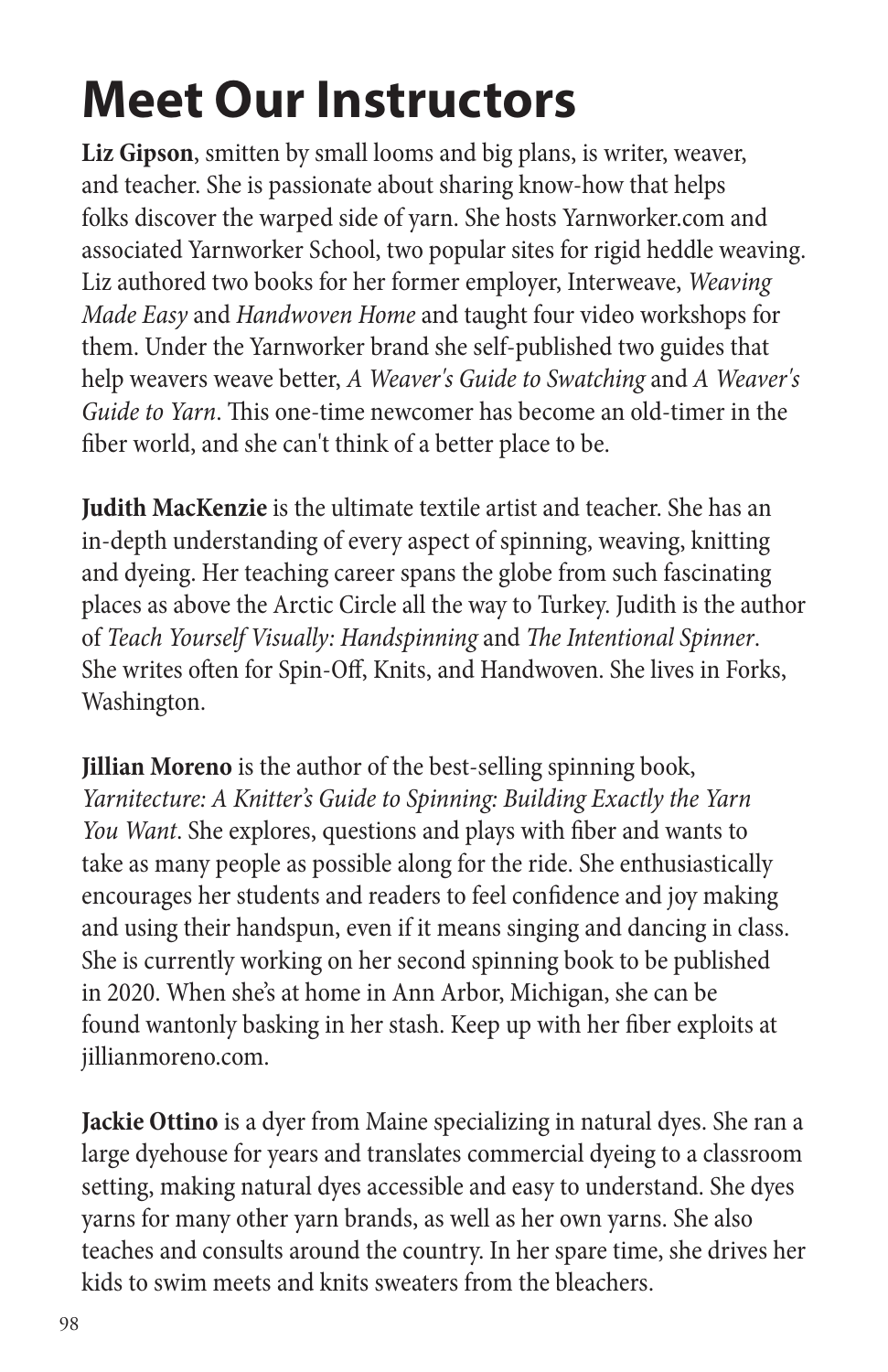**Kimberly Radcliffe** learned to knit as a child, but really began her fiber journey in May of 2009, after taking a spinning class with Barbara Gentry, who became her mentor and dear friend. She had no idea at that time just where it would take her. Soon enough, raw fleece started following her home and she now has rooms overflowing with fiber, all vying for her attention. She finds great satisfaction in each step of transforming raw fleeces into beautiful yarns. Her handspun yarn has won numerous awards. She enjoys demonstrating fiber arts at every opportunity and is the Outreach Coordinator for her local guild. A comber and worsted lace spinner at heart, she now enjoys sharing her fiber passion and enthusiasm with others, helping them along their fiber journey. She lives in Fluvanna County, Virginia. Visit her YouTube channel, The Natural Spinner, to see her in action!

**Deborah Robson** is a fiber generalist who specializes in spinning, knitting, and weaving, although she experiments with all aspects of textiles. She is the fiber author of *The Fleece and Fiber Sourcebook* and of *The Field Guide to Fleece*, in collaboration with livestock expert Carol Ekarius. For fourteen years she served as an editor at Interweave Press, including twelve years as editor-in-chief of *Spin-Off: The Magazine for Handspinners*. At Interweave she initiated the Save the Sheep project and the book *Handspun Treasures from Rare Wools*. She also edited *Shuttle Spindle & Dyepot*, and has written for many publications, including *Piecework*, *Interweave Knits*, *Spin-Off*, and *The Journal for Weavers, Spinners and Dyers*. Her textile designs have appeared in several magazines and collections. A member of the American Society of Journalists and Authors and of the Colorado Authors' League, she served two terms on the board of directors of the American Livestock Breeds Conservancy (now The Livestock Conservancy). Her current research focuses on the millennia of alliances between sheep and humans, and she is publishing monographs on fiber-related topics. Her primary website is at independentstitch.com. Friends support a site at www.DreamingofShetland.com.